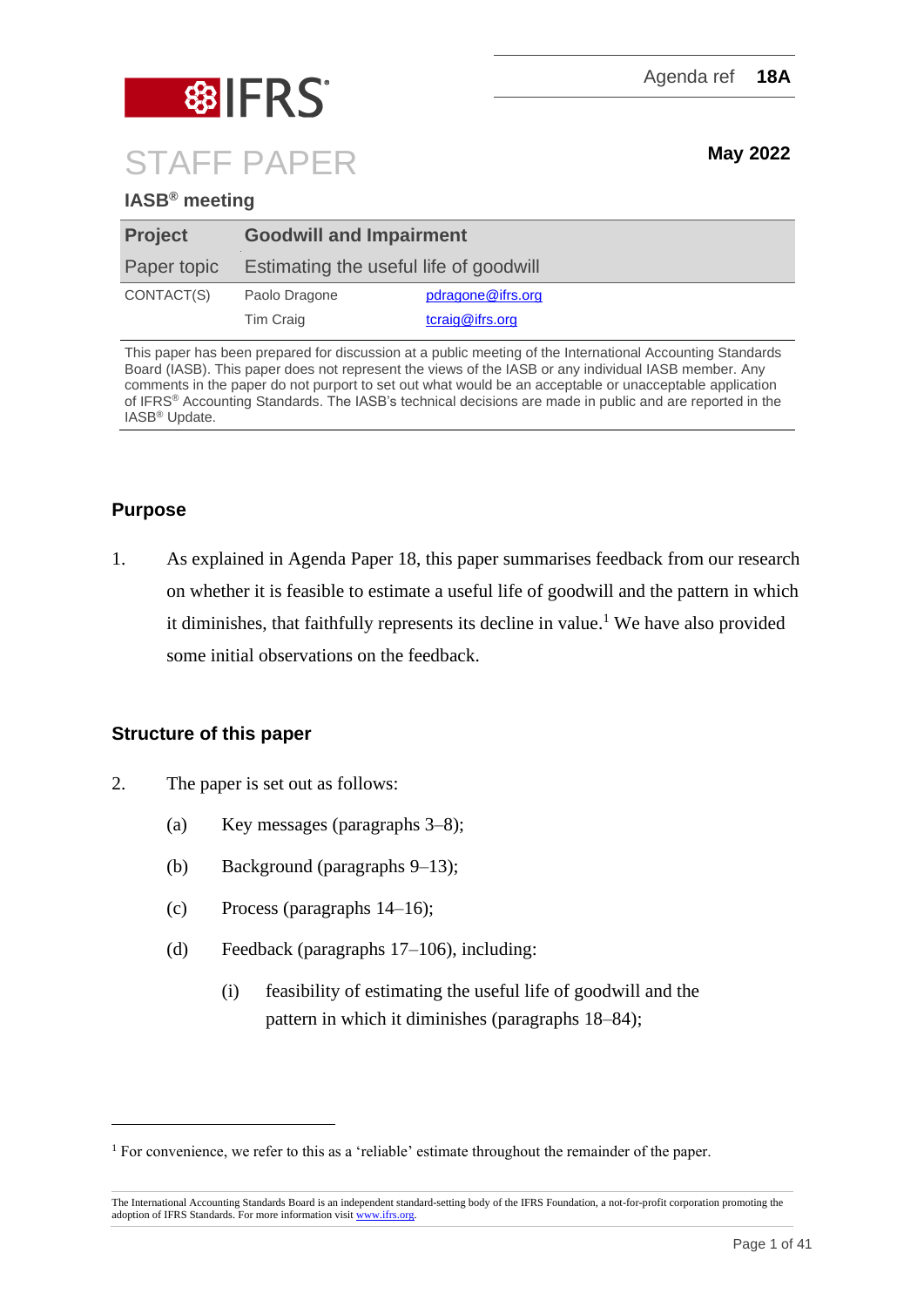- (ii) auditability of the useful life of goodwill and its amortisation pattern (paragraphs [85](#page-23-1)[–96\)](#page-26-0); and
- (iii) usefulness of information associated with managements' estimates of the useful life of goodwill and its amortisation pattern (paragraphs [97](#page-26-1)[–106\)](#page-29-0);
- (e) Appendix A—Process;
- (f) Appendix B—Factors to estimate the useful life of goodwill from national GAAPs and other studies; and
- (g) Appendix C—Extracts from IAS 38 *Intangible Assets*.

# **Key messages**

# *Feasibility of estimating the useful life of goodwill and the pattern in which it diminishes*

- <span id="page-1-0"></span>3. Outreach indicates that there are several factors and methods entities would use to estimate the useful life of goodwill. For some entities, making this estimate would be relatively straightforward given the finite nature of the businesses they acquire. For other entities, making this estimate would be more subjective and entities may need to consider several factors or use proxies when doing so.
- 4. This diversity of factors and methods might be a result of different facts and circumstances of each business combination, different judgements of what goodwill is or different preferences in the method(s) selected.
- 5. Many of the preparers we spoke with also commented on how to estimate the pattern in which goodwill diminishes. Of those who commented:
	- (a) many said the pattern should not necessarily be straight-line with some suggesting linking the pattern to that used for the primary asset(s) acquired (for example, oil reserves); and
	- (b) many said a straight-line approach should be adopted as a practical solution, but some suggested entities should be able to apply a different pattern if more appropriate.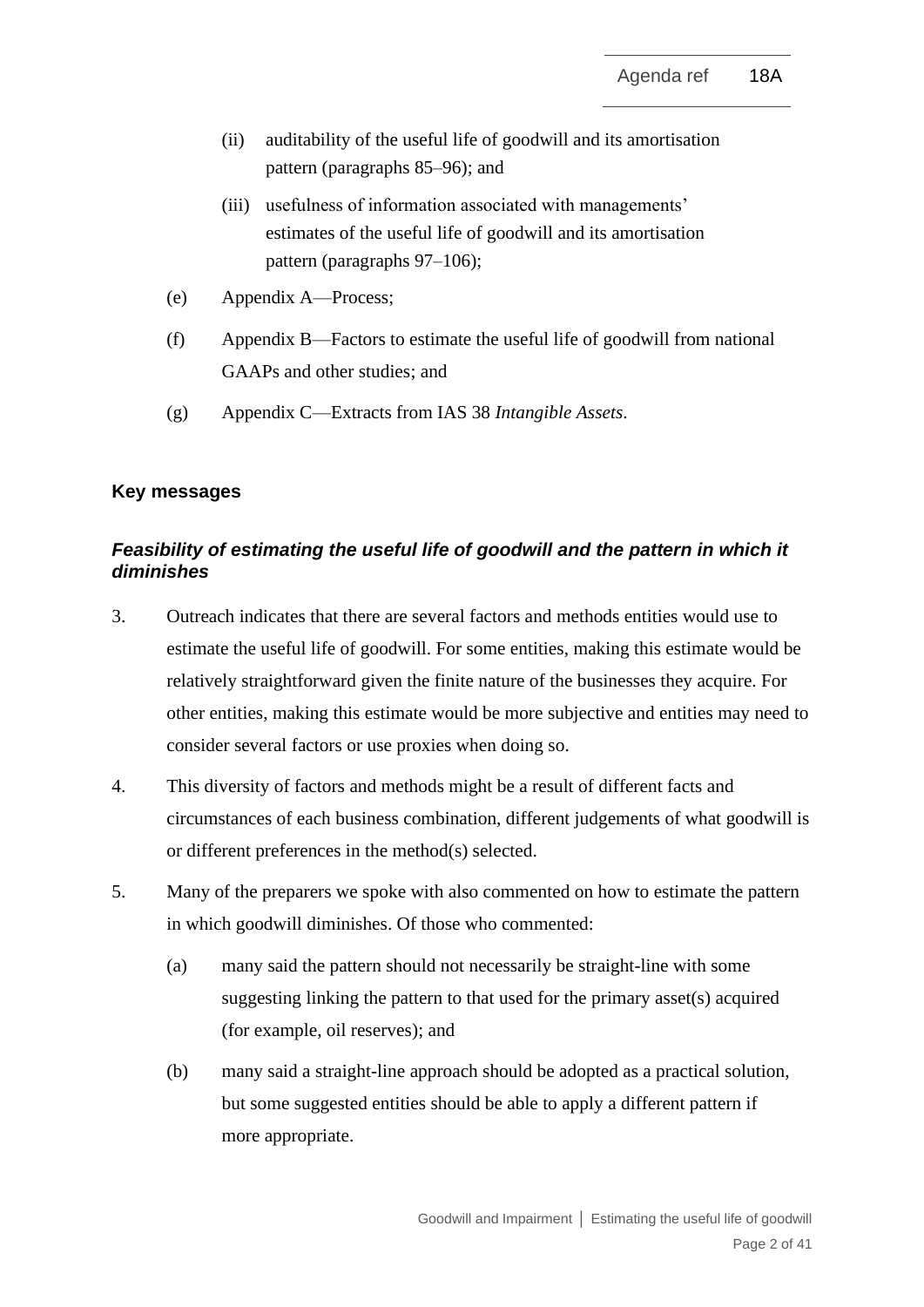6. Many stakeholders commented on whether the International Accounting Standards Board (IASB) should specify an upper limit for the useful life of goodwill (a cap). Many preparers we spoke with said a cap was needed either for practical reasons or to prevent excessively long useful lives being used. Also, many auditors said a cap is necessary to make an amortisation model operable and auditable. However, many auditors also said a cap may become an unintended default period.

# *Auditability of the useful life of goodwill and its amortisation pattern*

7. Although auditors said it would be possible to audit managements' estimates of useful life, most auditors we spoke with said the IASB would need to provide application guidance, for example, on unit of account, when to use particular factors and so on.

# *Usefulness of information associated with managements' estimates of the useful life of goodwill and its amortisation pattern*

<span id="page-2-0"></span>8. Users of financial statements (users) had mixed views. Some Capital Markets Advisory Committee (CMAC) members said a useful life and amortisation pattern based on management's estimate would provide useful information, for example it would provide insight into management's assessment of the recovery period for the investment and the rationale for the purchase price. However, many other CMAC members said amortisation would not provide useful information, for example because any amortisation charge would be arbitrary due to the difficulty of estimating the useful life of goodwill.

#### **Background**

<span id="page-2-1"></span>9. The IASB discussed the feasibility of estimating the useful life of goodwill and the pattern in which it diminishes<sup>2</sup> when it adopted an impairment-only model for the subsequent accounting for goodwill in 2004.

<sup>&</sup>lt;sup>2</sup> In the remainder of this paper, we'll discuss these two topics separately where it is clear stakeholders are referring to each topic separately. This paper uses the terms 'pattern in which goodwill diminishes' and 'amortisation pattern' interchangeably and with the same meaning.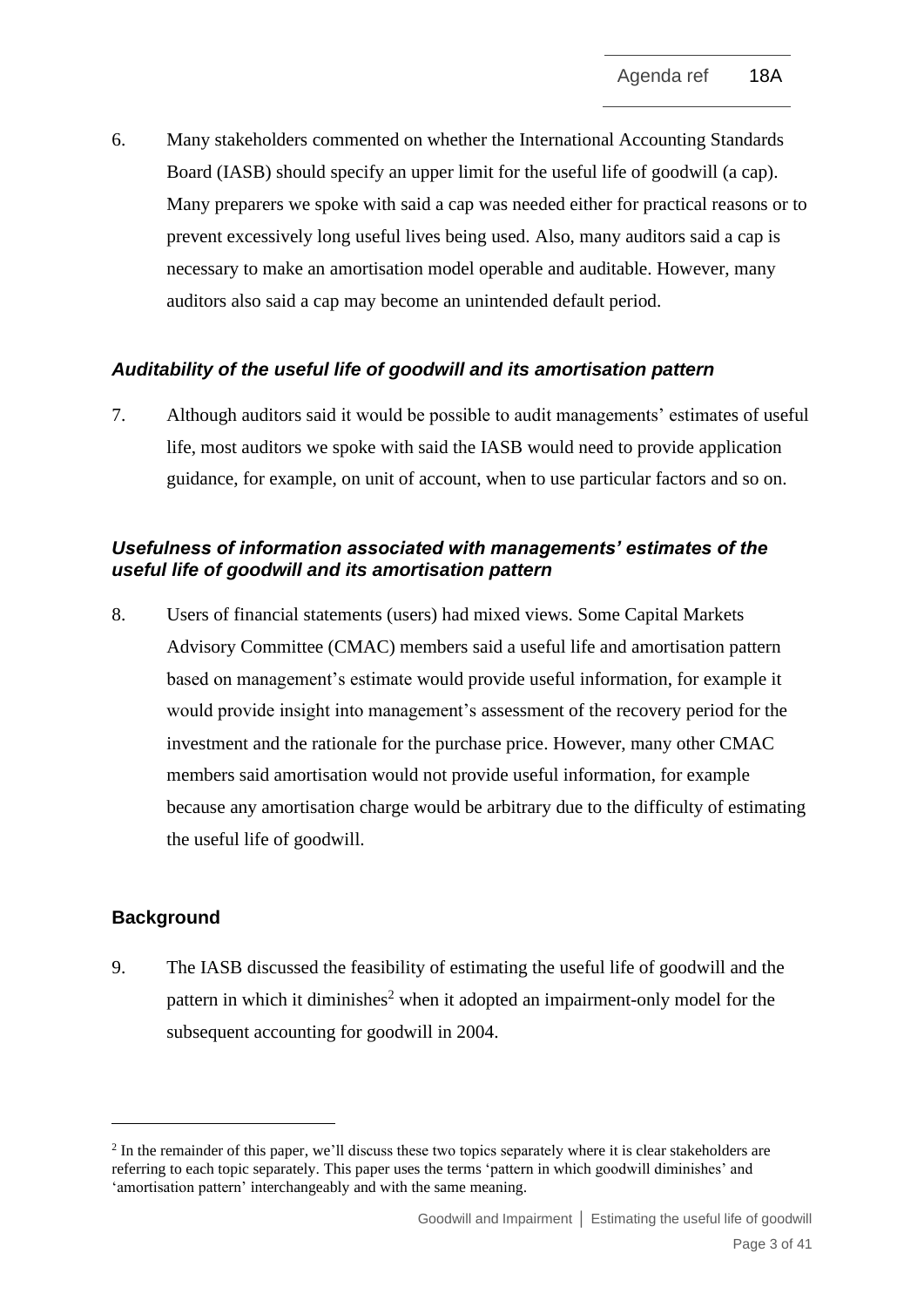<span id="page-3-0"></span>10. Paragraph BC131D of the Basis for Conclusions on IAS 36 *Impairment of Assets* says stakeholders who expressed a clear view regarding an impairment-only or an amortisation-based model generally supported straight-line amortisation. One of the reasons was:

> (c) the useful life of acquired goodwill cannot be predicted with a satisfactory level of reliability, nor can the pattern in which that goodwill diminishes be known. However, systematic amortisation over an albeit arbitrary period provides an appropriate balance between conceptual soundness and operationality at an acceptable cost: it is the only practical solution to an intractable problem.

#### <span id="page-3-1"></span>11. Paragraph BC131E of the Basis for Conclusions on IAS 36 goes on to say:

…

…The Board observed that the useful life of acquired goodwill and the pattern in which it diminishes generally are not possible to predict, yet its amortisation depends on such predictions. As a result, the amount amortised in any given period can be described as at best an arbitrary estimate of the consumption of acquired goodwill during that period. The Board acknowledged that if goodwill is an asset, in some sense it must be true that goodwill acquired in a business combination is being consumed and replaced by internally generated goodwill, provided that an entity is able to maintain the overall value of goodwill (by, for example, expending resources on advertising and customer service). However, consistently with the view it reached in developing ED 3, the Board remained doubtful about the usefulness of an amortisation charge that reflects the consumption of acquired goodwill, when the internally generated goodwill replacing it is not recognised. Therefore, the Board reaffirmed the conclusion it reached in developing ED 3 that straight-line amortisation of goodwill over an arbitrary period fails to provide useful information. The Board noted that both anecdotal and research evidence supports this view.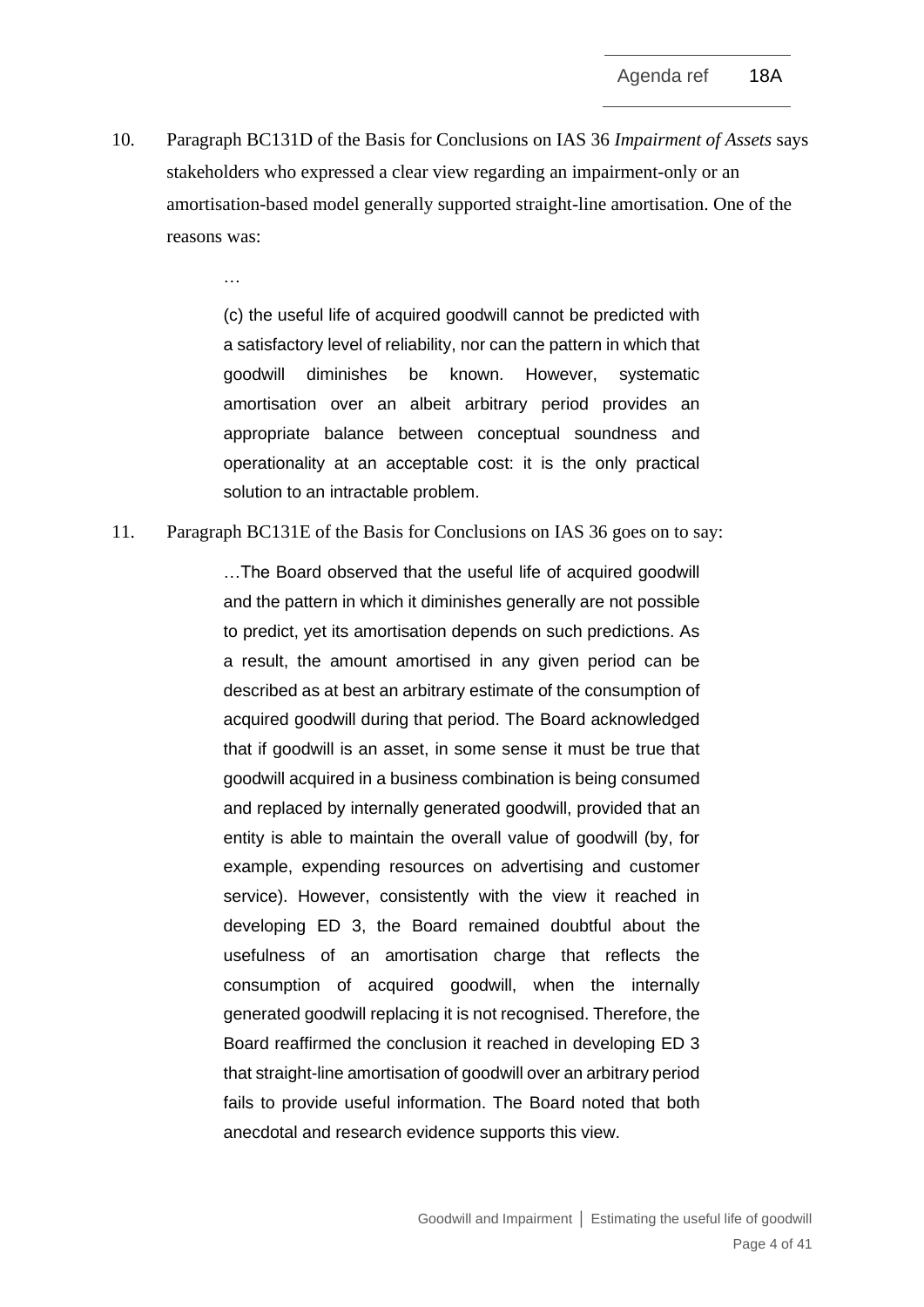## *Feedback to the Discussion Paper*

- 12. As discussed in [Agenda Paper 18D](https://www.ifrs.org/content/dam/ifrs/meetings/2021/july/iasb/ap18d-subsequent-accounting-for-goodwill.pdf) to the IASB's July 2021 meeting, feedback to the Discussion Paper *Business Combinations—Disclosures, Goodwill and Impairment* on whether it is feasible to reliably estimate the useful life of goodwill and the pattern in which it diminishes was mixed. Some respondents said a reliable estimate cannot be made, whereas some disagreed and said a reliable estimate can be made. This seems to indicate a possible shift in some stakeholders' views compared to the feedback received in 2004 (see paragraphs [10–](#page-3-0)[11\)](#page-3-1). In particular, in response to a specific question<sup>3</sup> in the Discussion Paper, many respondents suggested basing the useful life of goodwill and amortisation pattern on managements' estimates.
- <span id="page-4-0"></span>13. In its September 2021 meeting, the IASB asked us to investigate the feasibility of reliably estimating the useful life of goodwill and the pattern in which it diminishes. This would help the IASB better understand how entities would estimate the useful life of goodwill, the cost of making those estimates, the auditability of those estimates and the usefulness of the information resulting from those estimates were it to reintroduce amortisation of goodwill.

#### **Process**

<span id="page-4-1"></span>14. As part of our research, we reviewed, in more detail, comment letters to the IASB's Discussion Paper from preparers, auditors, accounting bodies, regulators, users and academics who commented on estimating the useful life of goodwill. We discussed this topic at the November 2021 CMAC and Global Preparers Forum (GPF) meetings. We held one-to-one meetings with preparers, preparer groups, auditors and users. We also sent an information request to national standard-setters, via the International Forum of Accounting Standard-Setters (IFASS) and reviewed research papers and academic literature relevant to the topic. Appendix A provides more details of the process we followed.

<sup>3</sup> Question 7(f) of the Discussion Paper asked 'If you favour reintroducing amortisation of goodwill, how should the useful life of goodwill and its amortisation pattern be determined? In your view how would this contribute to making the information more useful to investors?'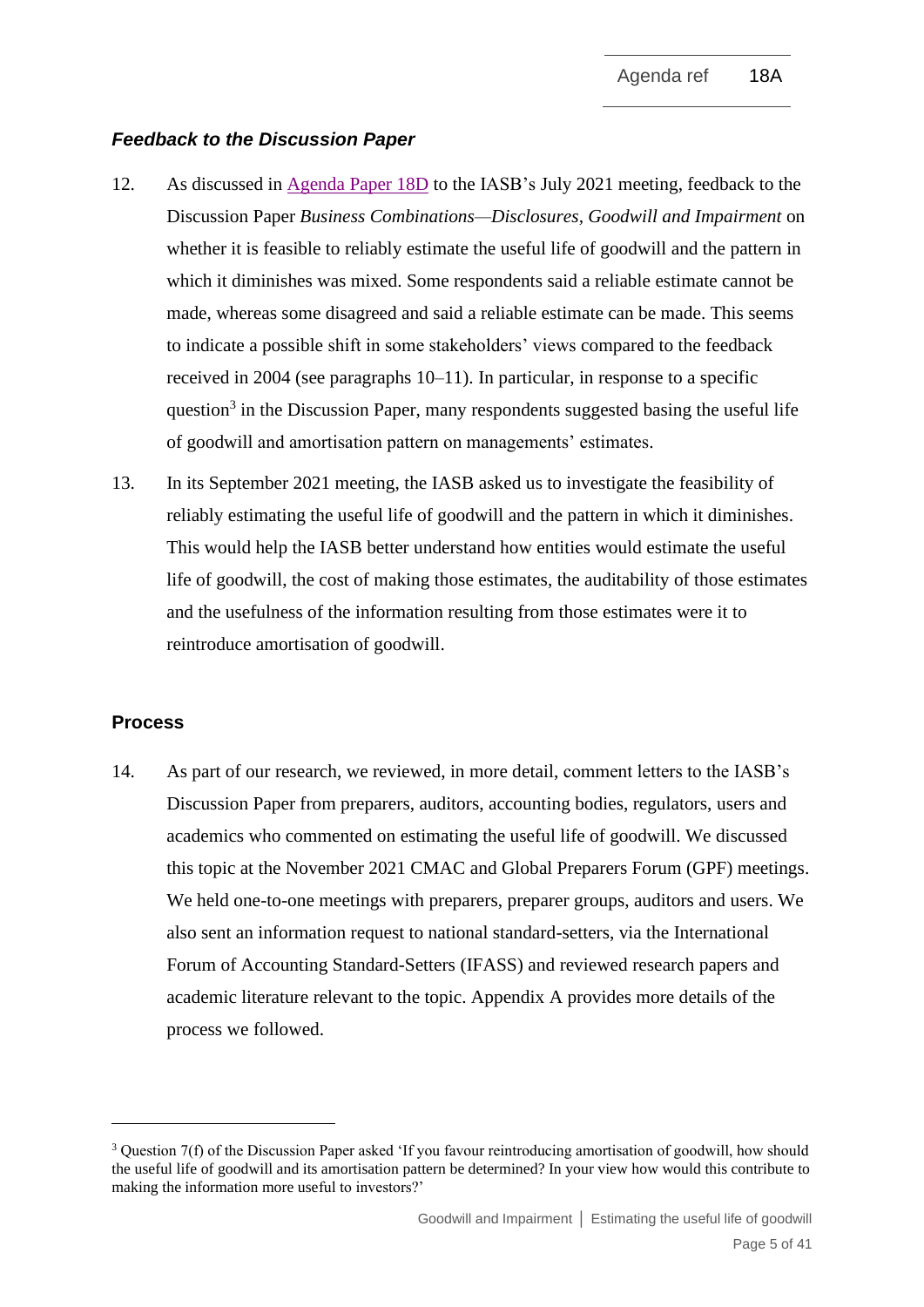- <span id="page-5-3"></span>15. Although our research focused on those who said it is possible to reliably estimate the useful life of goodwill, the feedback also includes contrary views offered by some stakeholders (including comments made by respondents to the Discussion Paper who said a reliable estimate of the useful life of goodwill cannot be made).
- <span id="page-5-0"></span>16. Appendix B summarises evidence gathered from the research of requirements and guidance in national generally accepted accounting principles (GAAP) on how to estimate the useful life of goodwill.

# **Feedback**

- <span id="page-5-1"></span>17. The feedback has been organised into the following sub-topics:
	- (a) feasibility of estimating the useful life of goodwill and the pattern in which it diminishes (paragraphs [18](#page-5-2)[–84\)](#page-23-0);
	- (b) auditability of the useful life of goodwill and its amortisation pattern (paragraphs [85–](#page-23-1)[96\)](#page-26-0); and
	- (c) usefulness of information associated with managements' estimates of the useful life of goodwill and its amortisation pattern (paragraphs [97–](#page-26-1)[106\)](#page-29-0).

# *Feasibility of estimating the useful life of goodwill and the pattern in which it diminishes*

- <span id="page-5-2"></span>18. Most respondents to the Discussion Paper who said it is feasible to reliably estimate the useful life of goodwill said doing so would be no more challenging than the judgements on useful life made for other tangible and intangible assets. A few respondents said that although subjective, estimating useful life would be no more and sometimes less subjective than estimating the assumptions for impairment tests. One preparer we spoke with said, in their view, things had changed in the last 20 years and the sophistication in how they do business combinations and review those business combinations has changed such that they can better estimate the useful life of goodwill.
- 19. Similarly, at the GPF meeting in November 2021, many members said it would be feasible to reliably estimate the useful life of goodwill. The rationale of some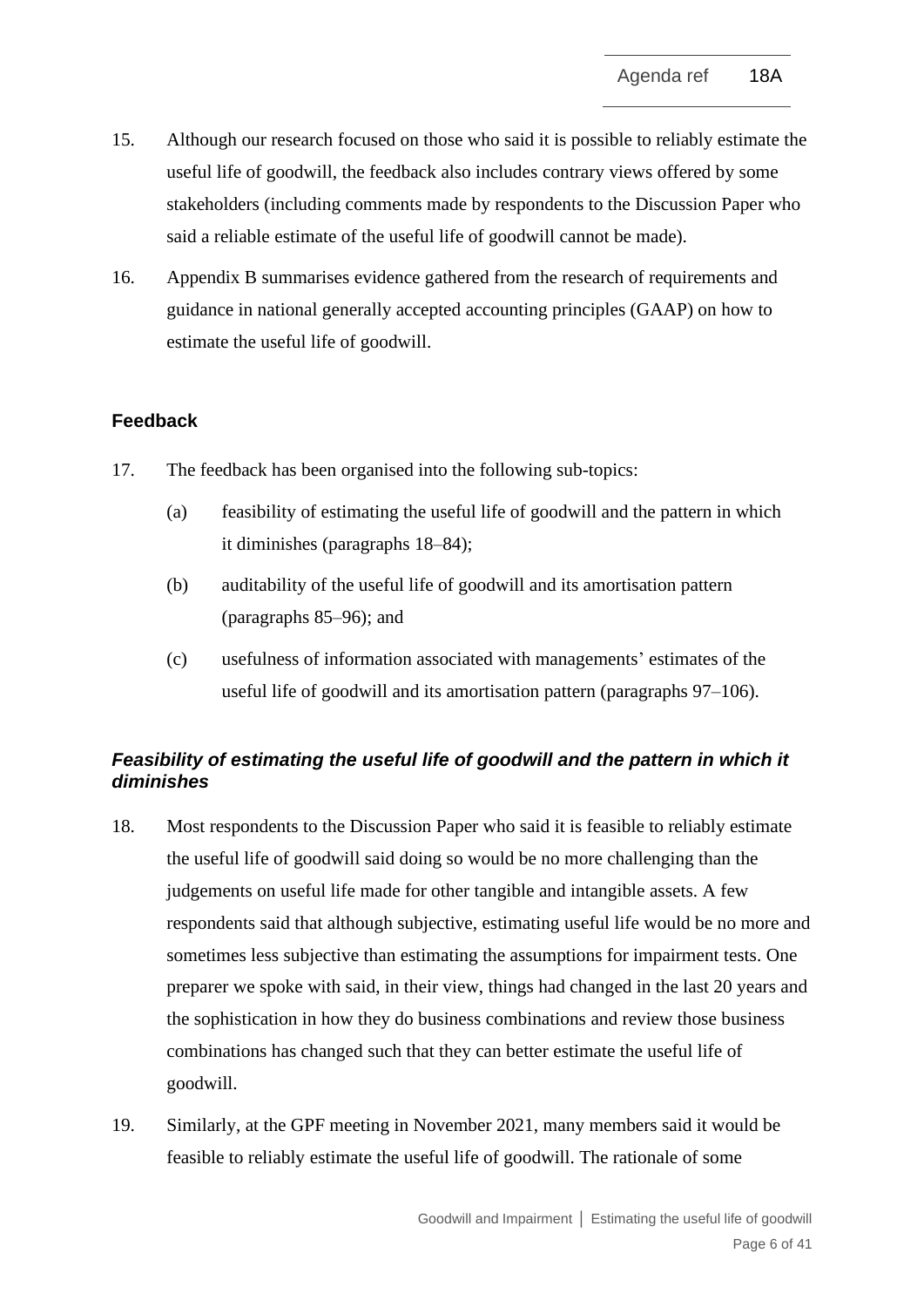members holding this view was that financial statements already contain many estimates and judgements that management have to make.

- 20. The remainder of this section discusses:
	- (a) factors and methods to estimate useful life (paragraphs [21–](#page-6-0)[47\)](#page-13-0);
	- (b) capping the useful life (paragraphs [48](#page-14-0)[–52\)](#page-15-0);
	- (c) determining the amortisation pattern (paragraphs [53](#page-15-1)[–57\)](#page-16-0);
	- (d) comments suggesting it is not possible to reliably estimate the useful life of goodwill and amortisation pattern (paragraphs [58–](#page-16-1)[61\)](#page-17-0);
	- (e) information needed to estimate useful life and the associated cost (paragraphs [62–](#page-18-0)[67\)](#page-19-0);
	- (f) reassessing useful life in subsequent periods (paragraphs [68–](#page-19-1)[74\)](#page-20-0); and
	- $(g)$  our initial observations (paragraphs [75](#page-20-1)[–84\)](#page-23-0).

## *Factors and methods to estimate useful life*

- <span id="page-6-0"></span>21. Respondents to the Discussion Paper and preparers in follow-up discussions indicated a number of different factors that, depending on the applicable facts and circumstances, management could use to estimate the useful life of goodwill. For ease of analysis, we grouped those factors into different categories. Due to the nature of the factors, interrelationships between the categories, and differences in wording and level of detail provided by stakeholders, some factors might overlap between the different categories. These categories include:
	- (a) factors that contribute to goodwill and the expected period over which benefits from goodwill are realised (paragraphs [23](#page-7-0)[–26\)](#page-8-0);
	- (b) expected period over which synergies are realised<sup>4</sup> from the business combination (paragraphs [27](#page-8-1)[–30\)](#page-9-0);
	- (c) expected period over which the business combination earns excess returns (paragraphs [31–](#page-9-1)[33\)](#page-10-0);

<sup>4</sup> We think stakeholders who mentioned synergies as a factor to estimate useful life generally meant the period that the synergies, for example cost savings, were expected to benefit the entity rather than the period it is expected to take to achieve (implement) the cost savings.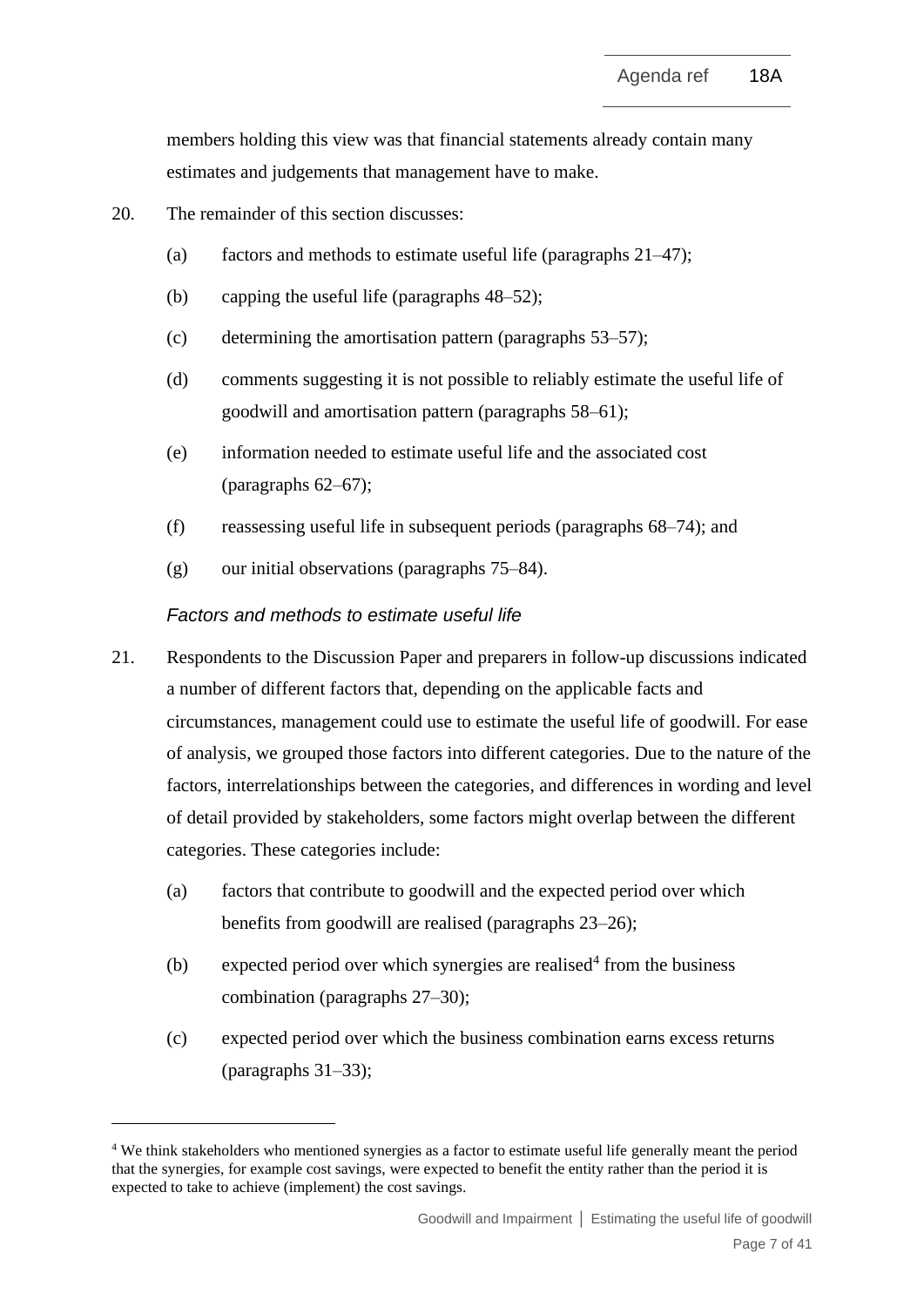- (d) expected period to achieve a business combination's objectives (paragraphs  $34 - 35$ ;
- (e) expected payback period (paragraphs [36–](#page-11-0)[38\)](#page-11-1);
- (f) expected useful life of identified assets (paragraphs [39](#page-11-2)[–44\)](#page-12-0);
- (g) expected period that would be required to create an equivalent business to that acquired (paragraph [45\)](#page-12-1);
- (h) expected period over which the business combination generates largely independent cash flows or increases cash flows (paragraph [46\)](#page-13-1); and
- (i) other factors (paragraph [47\)](#page-13-0).
- 22. Factors suggested by other national standard-setters included in their national GAAPs, and by other studies, are similar to the factors set out within these categories. Appendix B summarises the factors from these other sources.

# *Factors contributing to goodwill and expected period over which benefits from goodwill are realised*

- <span id="page-7-0"></span>23. Some respondents to the Discussion Paper suggested basing the useful life on factors contributing to goodwill and the period over which the benefits arising from that goodwill are expected to be realised. Entities would assess the reasons for the excess of consideration paid over the fair value of acquired net assets and estimate the useful life using that information. If goodwill is attributed to, for example, synergies (see also paragraphs [27–](#page-8-1)[30\)](#page-9-0) or an assembled workforce (see also paragraph 4[7\(b\)\)](#page-13-2), entities would estimate the length of time over which those benefits are to be realised and use that information in assessing the useful life. These assessments would vary by business combination depending on the nature of, and reasons for, the business combination.
- <span id="page-7-1"></span>24. One preparer we spoke with explained how they would estimate the useful life of goodwill based on the factors contributing to goodwill. They said they would use the cash flow model that supported the price paid (and was also used as a basis for the valuation of the recognised assets). They would remove cash flows used to value the recognised assets—generally these would be the cash flows for the earlier periods in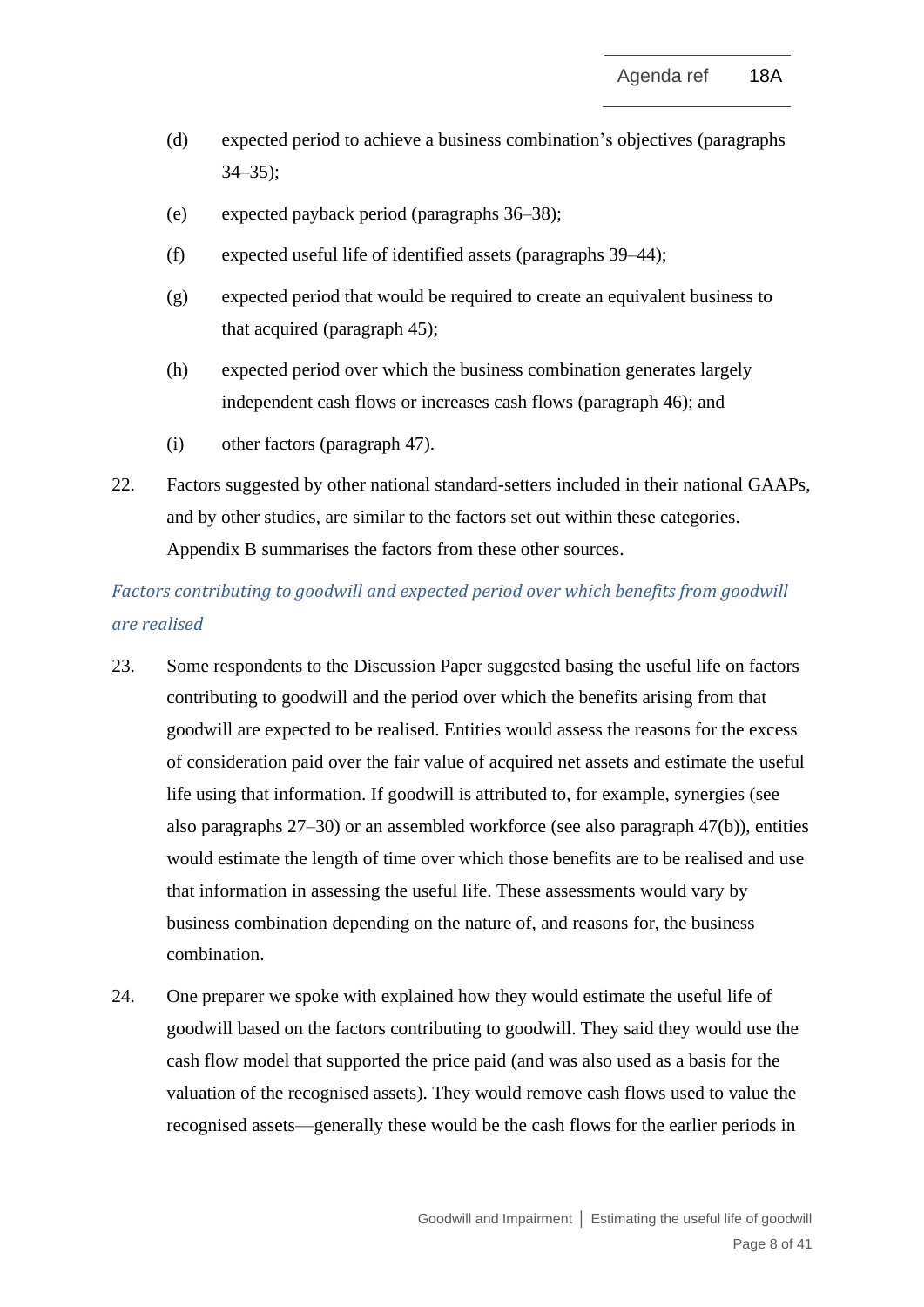the model—and then assess the useful life of goodwill by considering the remaining cash flows and the nature of goodwill.

- 25. Some preparers said if it were not possible to determine the factors that contribute to goodwill, they would use proxies. For example, they said they would use the average life of the recognised assets acquired (see paragraph [43\)](#page-12-2) or would estimate the time it would take to build an equivalent business (see paragraph [45\)](#page-12-1).
- <span id="page-8-0"></span>26. One preparer suggested amortising goodwill if, following an assessment of the nature of goodwill, it was concluded that goodwill predominantly had a finite useful life. However, if goodwill is assessed to have a predominantly indefinite useful life, then goodwill should, similar to other intangible assets with indefinite useful lives, be subject to an impairment-only model until such time it is concluded the life of the goodwill is finite. A few respondents to the Discussion Paper also suggested this as an alternative to an impairment-only model or an amortisation-based model.

## *Expected synergies*

- <span id="page-8-1"></span>27. Most preparers we spoke with indicated synergies were a common factor contributing to goodwill. In their view (and in the view of many respondents to the Discussion Paper that commented on how to estimate the useful life) the estimate of the useful life of goodwill should be based on the period over which synergies are expected to be realised. A few respondents to the Discussion Paper said if at the acquisition date it is possible to provide information on the nature, timing and amount of synergies expected from the business combination,<sup>5</sup> it should also be possible to determine the period over which these synergies would be realised.
- 28. However, respondents to the Discussion Paper that said the amortisation period should be based on the period expected synergies are realised, generally offered no additional information about how to estimate that period. A few respondents said the estimates would depend on specific facts and circumstances and could be based on information from due diligence analysis.

<sup>&</sup>lt;sup>5</sup> One of the preliminary views in the Discussion Paper is to require entities to disclose, in the year of the acquisition, additional information about expected synergies from the business combination.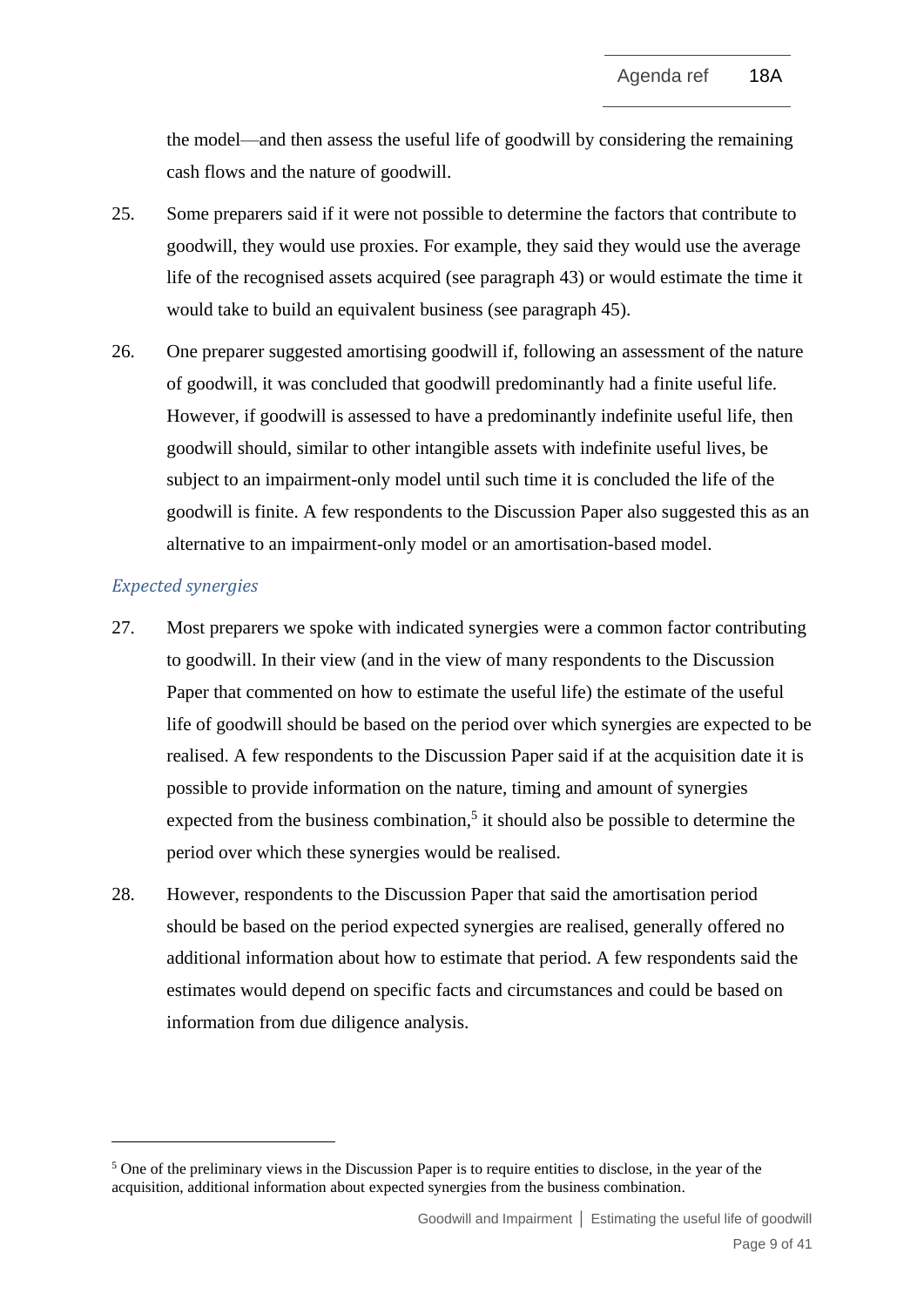- 29. Preparers we spoke with provided more insight into how to estimate the period over which expected synergies would be realised. They said this estimate would depend on specific facts and circumstances and could be based on, for example:
	- (a) the shorter of the life of the particular assets in the acquiring company's business that the synergies relate to, and the average lives of the assets acquired in the business combination. In their view, a longer period is not possible because this would require further investment which would result in internally-generated goodwill.
	- (b) the life cycle of products or services acquired which generate the synergies by complementing the entity's own products and services (see also paragraph 4[7\(h\)\)](#page-14-1).
	- (c) contract terms, for example if the acquired business has a finite concession agreement.
- <span id="page-9-2"></span><span id="page-9-0"></span>30. Many preparers we interviewed said they would use proxies when synergies were considered to be indefinite. For example, of these preparers:
	- (a) many said using present value techniques to measure these synergies means synergies expected to be realised in later years are less material due to the effect of discounting even though the synergies might extend over a long or indefinite period. These preparers would estimate the useful life based on the period over which a significant portion of the estimated synergies (for example, 90%) is expected to be realised.
	- (b) a few suggested setting a cap to address these situations.
	- (c) one said they would estimate useful life using other factors, for example, the period over which the entity expects to achieve the business combination's objectives (see also paragraphs [34](#page-10-1)[–35\)](#page-10-2).

#### *Excess returns*

<span id="page-9-1"></span>31. A few respondents to the Discussion Paper suggested basing the useful life of goodwill on the period over which the acquirer expects the acquired business to earn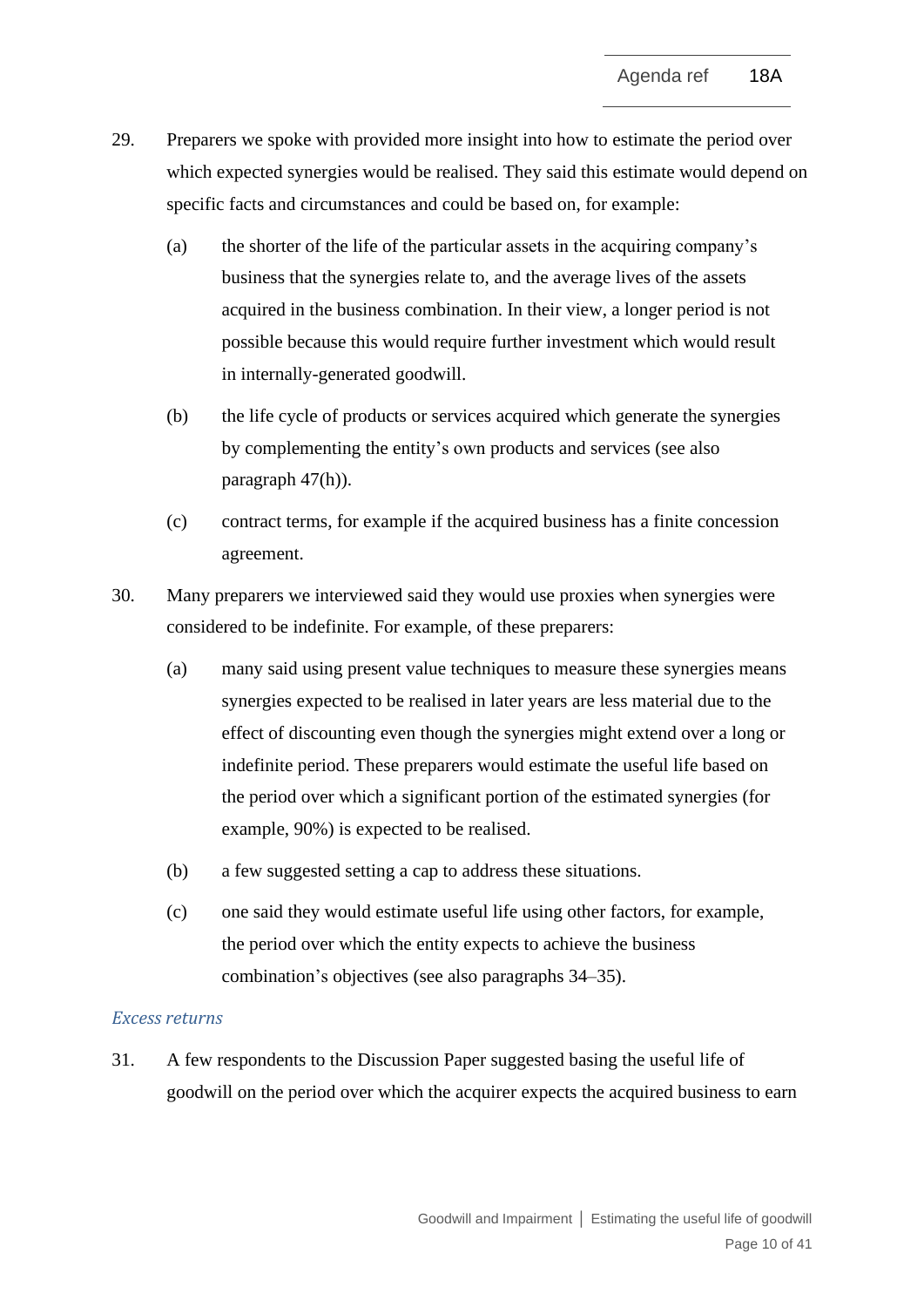excess returns.<sup>6</sup> In their view, this factor is conceptually sound because it would reflect the period which can reasonably be expected to elapse before a competitor could replicate or supersede the know-how, expertise or intellectual capital acquired that goodwill represents.

- 32. One preparer also said that even if a terminal value is used in the valuation model to determine the present value of an acquirer's ability to earn a higher rate of return this does not mean an entity should presume an indefinite useful life. This preparer also said that it was possible for them to isolate the period excess returns are earned because the preparer was regulated and the useful life would be based on the regulatory period over which the regulatory rate of return has been set.
- <span id="page-10-0"></span>33. One academic group responding to the Discussion Paper said there was academic evidence that the period of excess returns is finite and academic studies had estimated the period over which excess returns are earned. They also referred to academic studies that considered the factors that contribute to the persistence of excess returns (for example, the existence of barriers to entry, the retention of workforce skills, the market power of the combined entity and the dynamics of the market (see paragraphs 40–41 of [Agenda Paper 18F](https://www.ifrs.org/content/dam/ifrs/meetings/2021/may/iasb/ap18f-academic-evidence.pdf) to the IASB meeting in May 2021 for further details)).

#### *Business combination's objectives*

- <span id="page-10-1"></span>34. A few respondents to the Discussion Paper suggested estimating the useful life using the expected timeframe to achieve management's objectives for the business combination.
- <span id="page-10-2"></span>35. One respondent to the Discussion Paper said doing so would link the useful life with the metrics management uses to monitor the business combination's objectives and would be consistent with information about the subsequent performance of business combinations that would be disclosed applying the preliminary views expressed in the Discussion Paper.

<sup>&</sup>lt;sup>6</sup> We acknowledge that some stakeholders who suggested using excess returns might be saying the same thing as stakeholders who suggested using expected synergies but expressing it in a different way.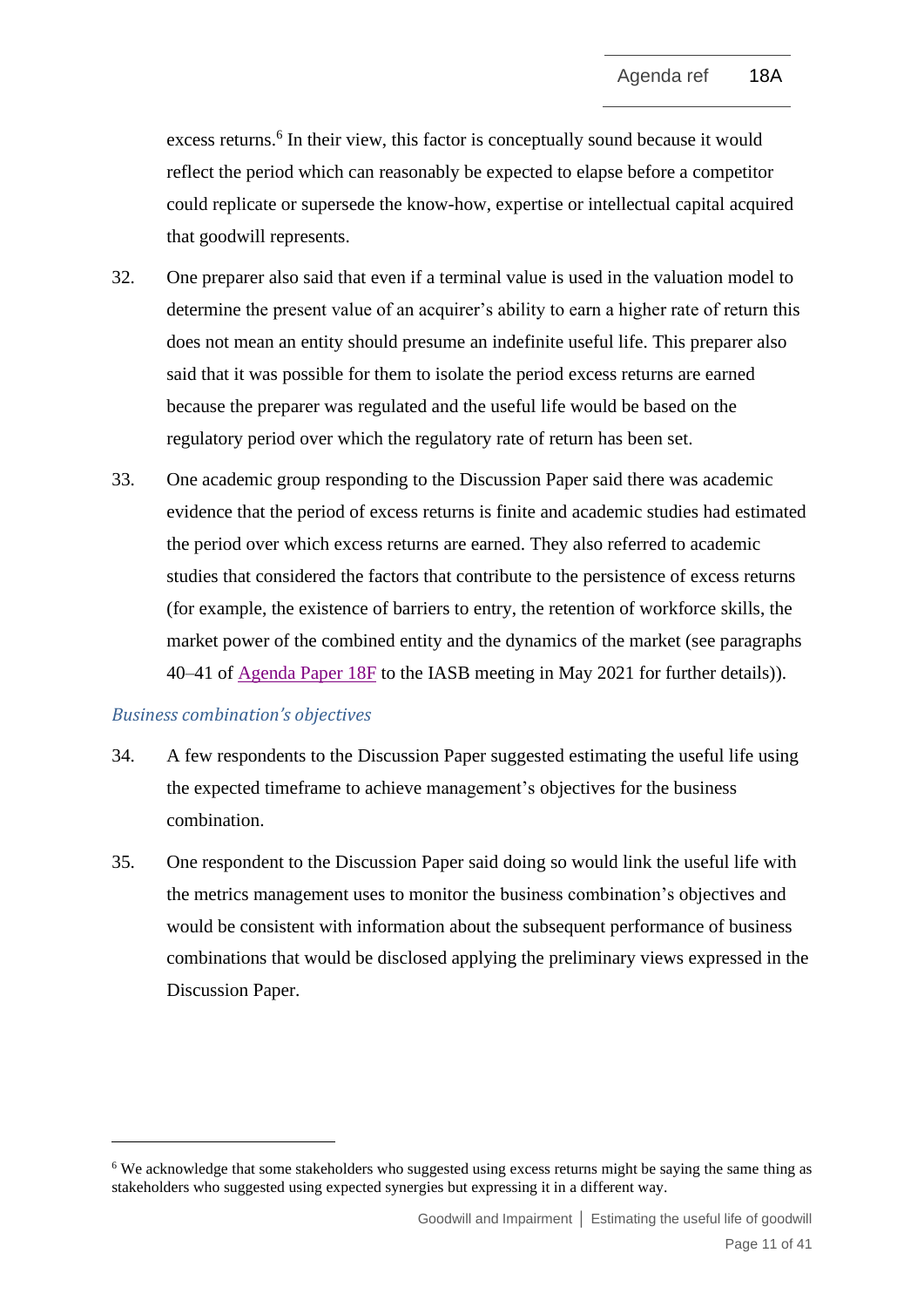## *Payback period*

- <span id="page-11-0"></span>36. A few respondents to the Discussion Paper and some preparers we spoke with suggested basing the useful life on the payback period. These stakeholders expressed different views on how to calculate a payback period. Many of them said the payback period is the period over which an acquirer expects to recover its total investment in the business combination, but some said it is the period over which the acquirer expects to recover the amount paid for goodwill. A few suggested calculating the payback period using discounted cash flows.
- 37. Some of those stakeholders who suggested using a payback period said, in their view, determining the payback period would be a good starting point, however, an entity should also consider other factors. For example, one respondent said the payback period itself would not faithfully represent the useful life of goodwill, and an entity would need to make appropriate adjustments. One preparer said they would also consider, for example, the nature of the business combination and what was acquired together with expected synergies and expectations of the industry's future growth. However, these stakeholders did not say how they would incorporate these other factors.
- <span id="page-11-1"></span>38. One preparer we spoke with said calculating the payback period is simple and accordingly, suggested using it in situations in which it may be difficult to estimate the useful life of goodwill because goodwill comprises different components.

#### *Useful life of identified assets*

- <span id="page-11-2"></span>39. A few respondents to the Discussion Paper and some preparers we spoke with suggested basing the useful life of goodwill on the useful life of other identified assets acquired in a business combination. Many of these stakeholders said this would be a good proxy of the useful life of goodwill. One respondent said this factor may be especially valid if an entity's operations significantly rely on a particular asset(s) and there is a reasonable correlation between the period of excess earnings from the business combination and the useful life of that asset(s).
- 40. One preparer said using this factor may be pragmatic if it is not easy to say what goodwill is and how it contributes to the cash flows.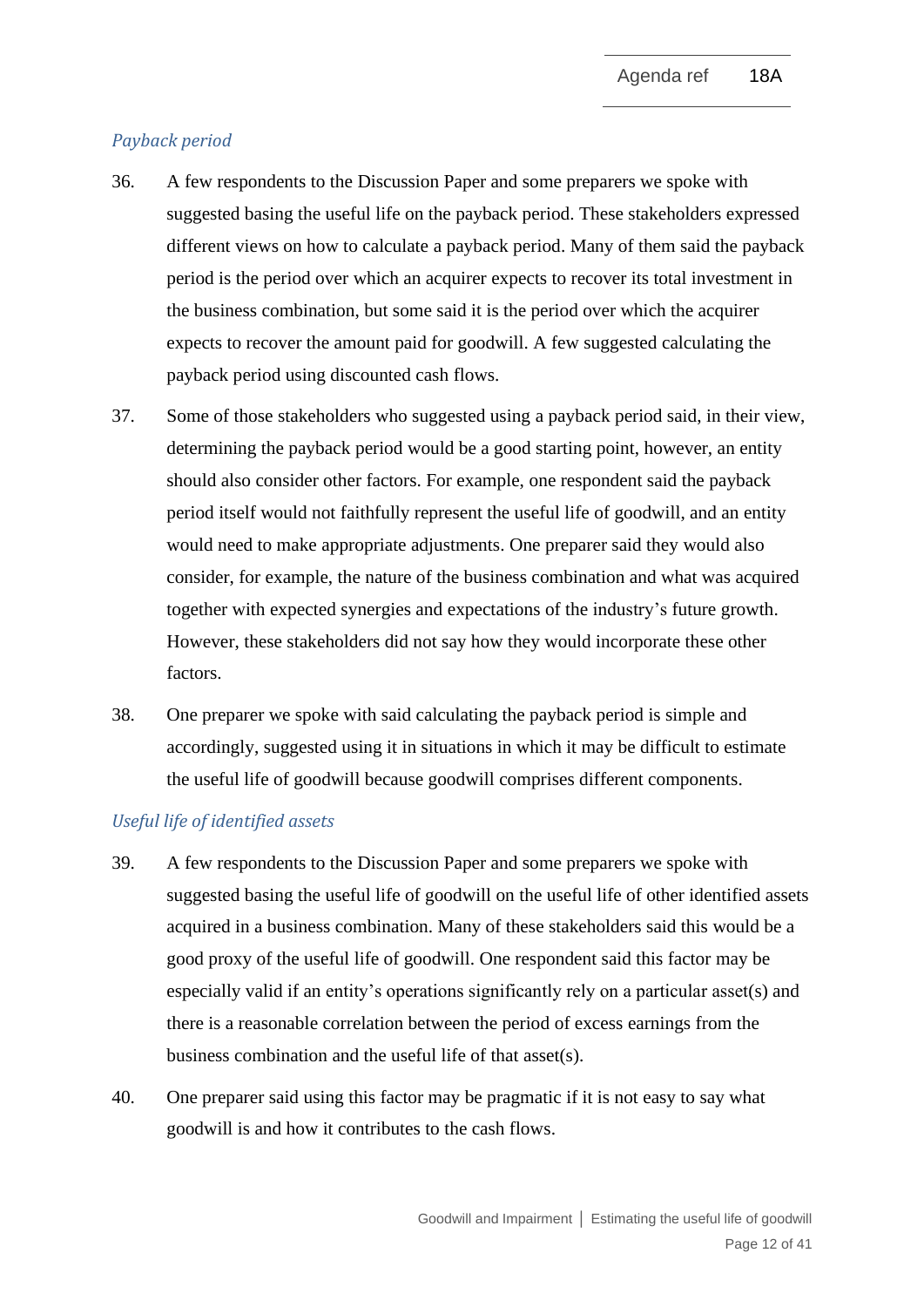- 41. Some of these stakeholders acknowledged that as a result of the business combination there might be wider benefits expected, such as synergies or future development of the business, but they said, in their view, these benefits will not go beyond the useful life of other identified assets acquired unless supported by additional investment which would result in internally generated goodwill.
- 42. Some respondents supporting this approach suggested looking at the useful life of the primary or major tangible and intangible assets acquired. However, they did not comment on how to identify those assets. One respondent suggested basing the useful life of goodwill on the useful life of the most important acquired intangible assets because the distinction between those intangible assets and goodwill is often arbitrary.
- <span id="page-12-2"></span>43. On the other hand, most stakeholders supporting this approach suggested using the weighted average useful life of other identified assets acquired or the weighted average useful life of the identified intangible assets acquired as a proxy of the useful life of goodwill. Those respondents provided different reasons to support their view and said using the weighted average life would:
	- (a) be simple, objective, verifiable and would limit management's judgement;
	- (b) reflect that goodwill is closely related to the acquired assets;
	- (c) reflect the consumption of benefits embodied in goodwill; and
	- (d) reflect their view that goodwill is a complimentary, rather than a residual, asset.
- <span id="page-12-0"></span>44. However, one respondent to the Discussion Paper and one auditor we spoke with disagreed and said using the useful lives of other identified assets acquired ignores that goodwill often represents unrecognised intangible assets to be developed in the future. Goodwill often represents cash flows generated after the useful life of the existing assets.

#### *Period to create an equivalent business*

<span id="page-12-1"></span>45. Some preparers we spoke with suggested basing the useful life of goodwill on how long it would take to create a business similar to the one acquired. These stakeholders acknowledged this factor can be theoretical and may not work effectively for every business combination but, in their view, this factor can be useful especially for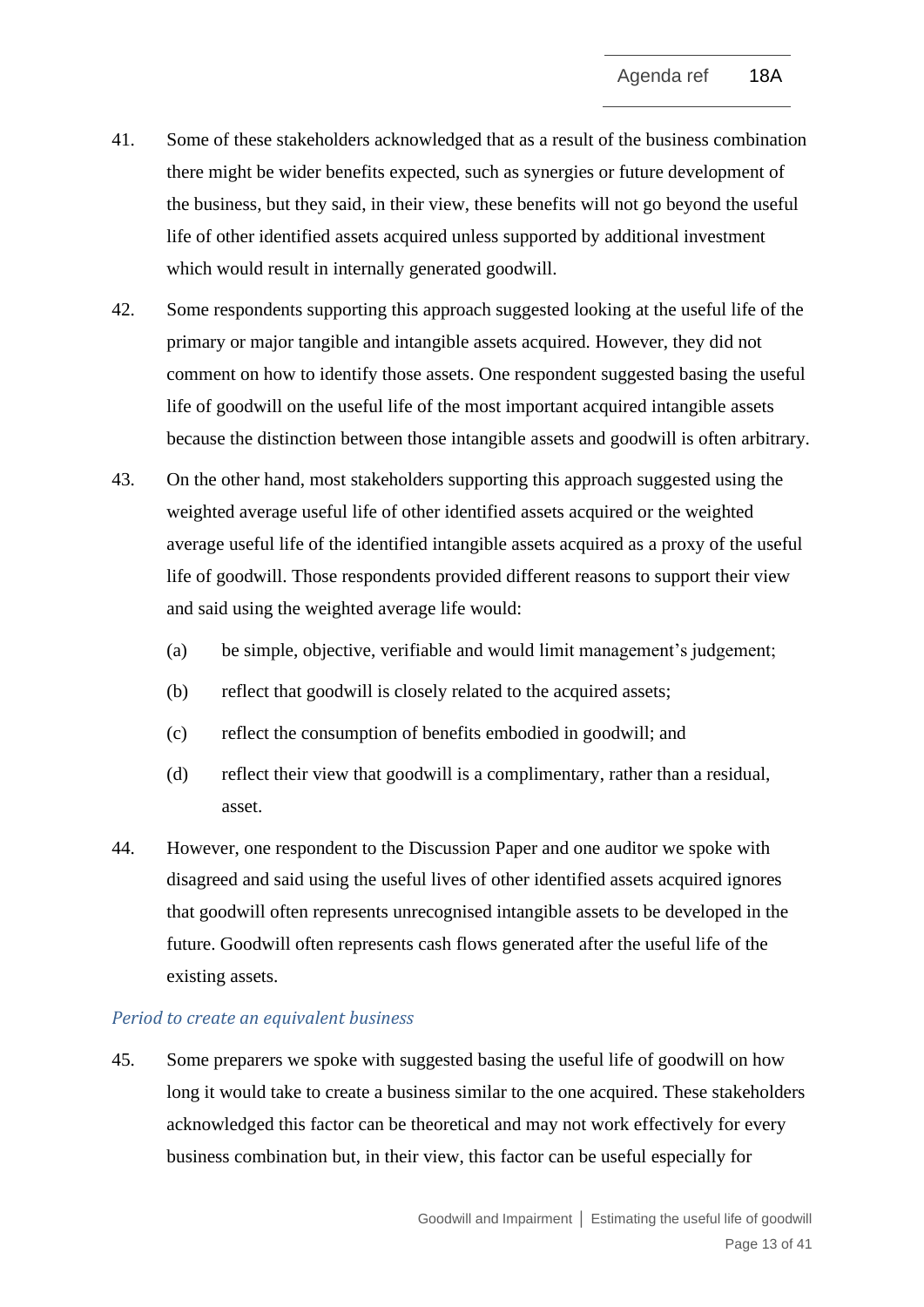business combinations aimed at acquiring a specific technology or know-how. They also said this factor would reflect that decisions to undertake a business combination are often assessed as 'make or buy' decisions. One of these preparers also explained they would use this factor to estimate the useful life of goodwill associated with synergies because, in their view, the period an entity benefits from synergies is the time saved by acquiring the business and generating those synergies, compared to how long it would take to generate those same synergies organically.

# *Period over which the business combination generates largely independent cash flows*

<span id="page-13-1"></span>46. A few respondents to the Discussion Paper, none of which were preparers, said that managements' estimates of the useful life of goodwill could be based on the period the business combination generates largely independent cash flows or is expected to increase cash flows.

# *Other factors*

- <span id="page-13-2"></span><span id="page-13-0"></span>47. Respondents to the Discussion Paper and preparers we spoke with also suggested other factors, including:
	- (a) factors considered in determining the useful life of an intangible asset as listed in paragraph 90 of IAS 38 (see Appendix C);
	- (b) the historical turnover or the remaining term of employment of the assembled workforce;
	- (c) the period over which benefits from the business combination will be consumed, as implied by the price to earnings ratio of the business combination;
	- (d) the useful life of the cash generating unit (CGU) to which goodwill is allocated;
	- (e) the period over which the acquired entity is monitored and managed separately from the acquiring organisation, before its integration;
	- (f) the period before the terminal value assumption in the valuation model because the present value of assets in the terminal value tends to be close to zero;
	- (g) industry life cycles; and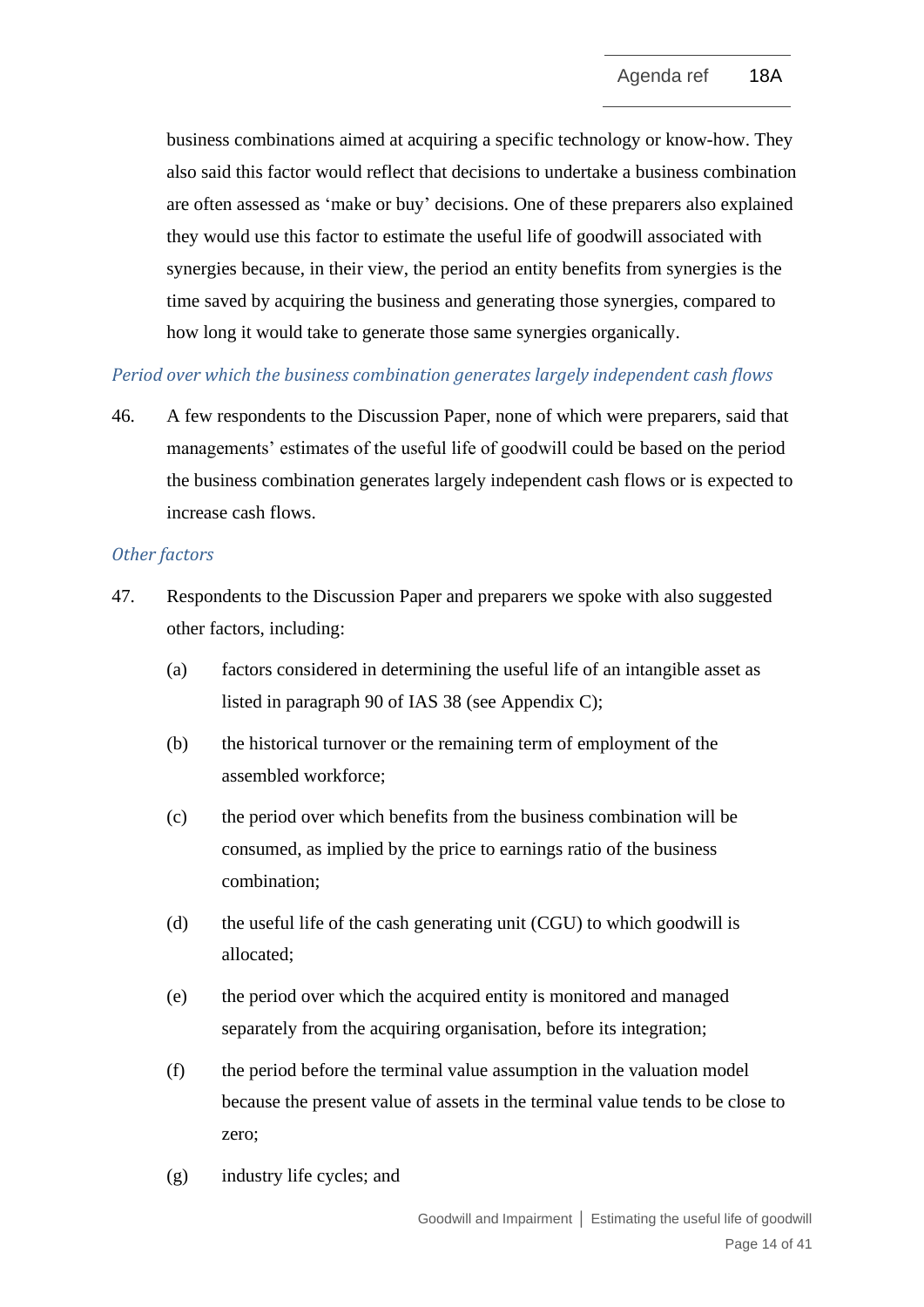<span id="page-14-1"></span>(h) the period of the expected life cycle of a specific product or technology acquired, with one preparer saying that most technology is finite because sooner or later it is replicated.

#### *Setting a cap*

- <span id="page-14-0"></span>48. Many respondents to the Discussion Paper suggesting the useful life should be based on managements' estimates also suggested specifying an upper limit for the amortisation period, with 10 or 20 years commonly mentioned. Some of those respondents said the cap could be rebuttable (that is, the cap can be rebutted if a longer useful life can be estimated).
- 49. Most members at the November 2021 GPF meeting also suggested specifying a cap. Some members said the cap would be a practical solution and some members said doing so would prevent entities from estimating excessively long useful lives.
- 50. During outreach, many preparers advocated a cap because, in their view:
	- (a) a cap would reduce the risk of entities using excessively long useful lives.
	- (b) it is difficult to justify that goodwill has not been replaced by internally generated goodwill beyond a particular point.
	- (c) a cap would improve comparability.
	- (d) a cap would be a practical solution particularly when:
		- (i) benefits from goodwill are expected to last for a long period; or
		- (ii) management cannot reliably estimate the useful life of goodwill. For example, for strategic acquisitions that give access to a new market, product or technology, it might be difficult to reliably estimate the useful life of goodwill.
- 51. Many auditors we spoke with said a cap may become an unintended default period. One auditor said a cap would break the link between accounting and economic reality and make the information obtained from the useful life of goodwill less meaningful. However, many auditors said a cap would be necessary to make the model operable and auditable, because it would be difficult to challenge entities that claim goodwill has an indefinite or an excessively long useful life. Auditor members of a Japanese accounting body also advocated a cap because, in their view: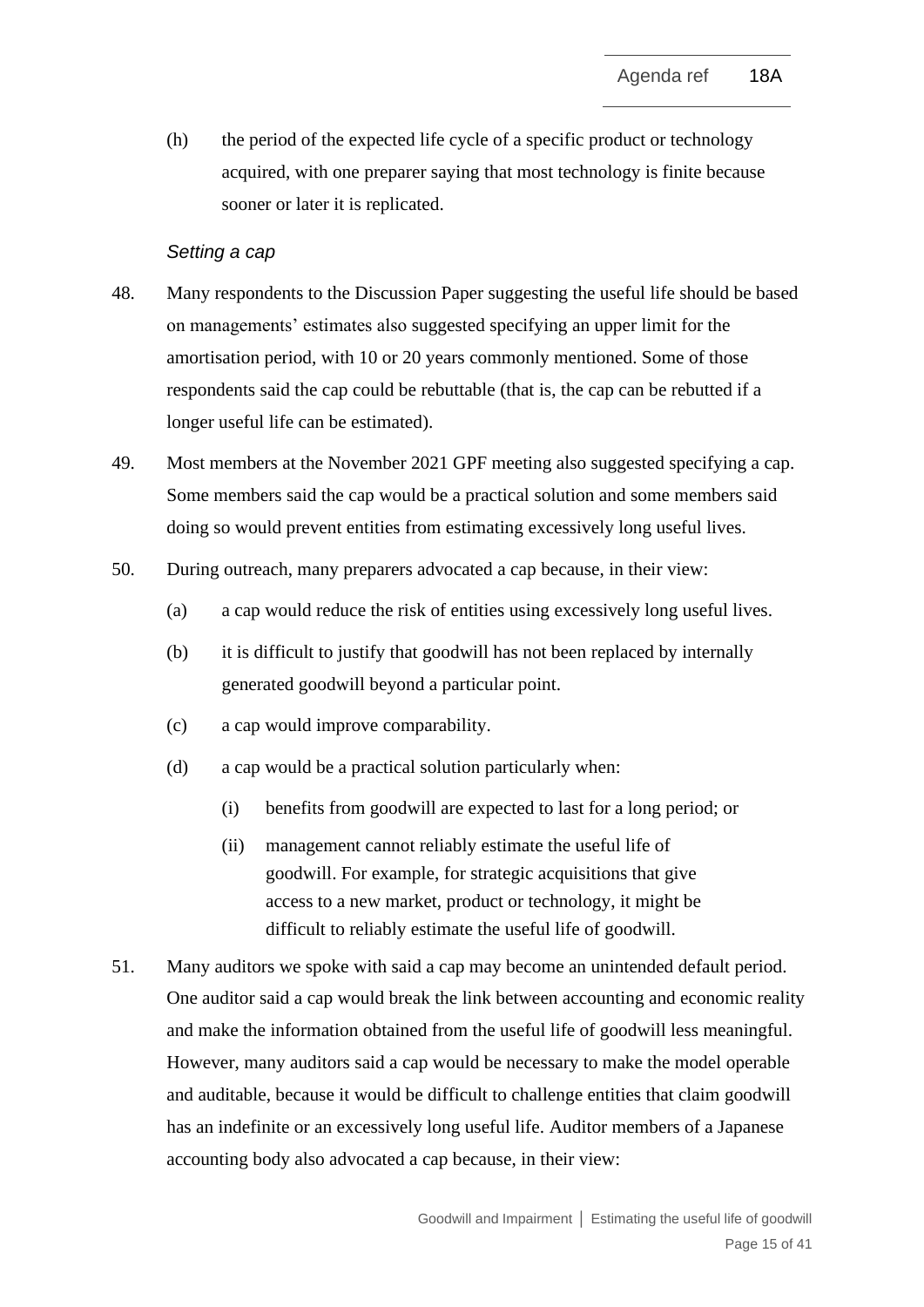- (a) it is difficult to differentiate between internally generated goodwill and acquired goodwill; and
- (b) there is uncertainty about the nature of goodwill.
- <span id="page-15-0"></span>52. Some national standard-setters said when a rebuttable cap (or a default period) is specified in national GAAP, entities tend not to rebut that presumption and therefore do not deviate from that stated period.

#### *Amortisation pattern*

- <span id="page-15-1"></span>53. Many respondents to the Discussion Paper that suggested amortising goodwill based on management's estimate of its useful life also suggested basing the amortisation pattern on managements' estimates. In their view, the manner in which goodwill is consumed differs for each business combination and a straight-line amortisation pattern would be arbitrary. Some of those respondents said the amortisation pattern should reflect the realisation of expected synergies or should be aligned with the amortisation pattern of other acquired assets.
- 54. Many of the preparers we spoke with did not specifically comment on amortisation pattern. It is possible that comments on how entities would estimate the useful life of goodwill would also apply to determining the pattern (for example, basing the pattern on the period over which synergies are expected to be realised). However, many other preparers did specifically comment on amortisation pattern. Of those that commented:
	- (a) many said the pattern should not necessarily be straight-line with some operating in the energy industry suggesting linking the pattern to that used for the primary asset(s) acquired (for example, oil reserves); and
	- (b) many said a straight-line approach should be adopted as a practical solution, but some suggested entities should be able to apply a different pattern if more appropriate.
- 55. A few respondents and preparers we spoke with said beginning amortisation when the acquired business starts delivering benefits rather than from the acquisition date might better reflect goodwill consumption. However, one academic respondent, although agreeing that goodwill consumption may not start from the acquisition date, said allowing this to be reflected would increase the risk of earnings manipulation.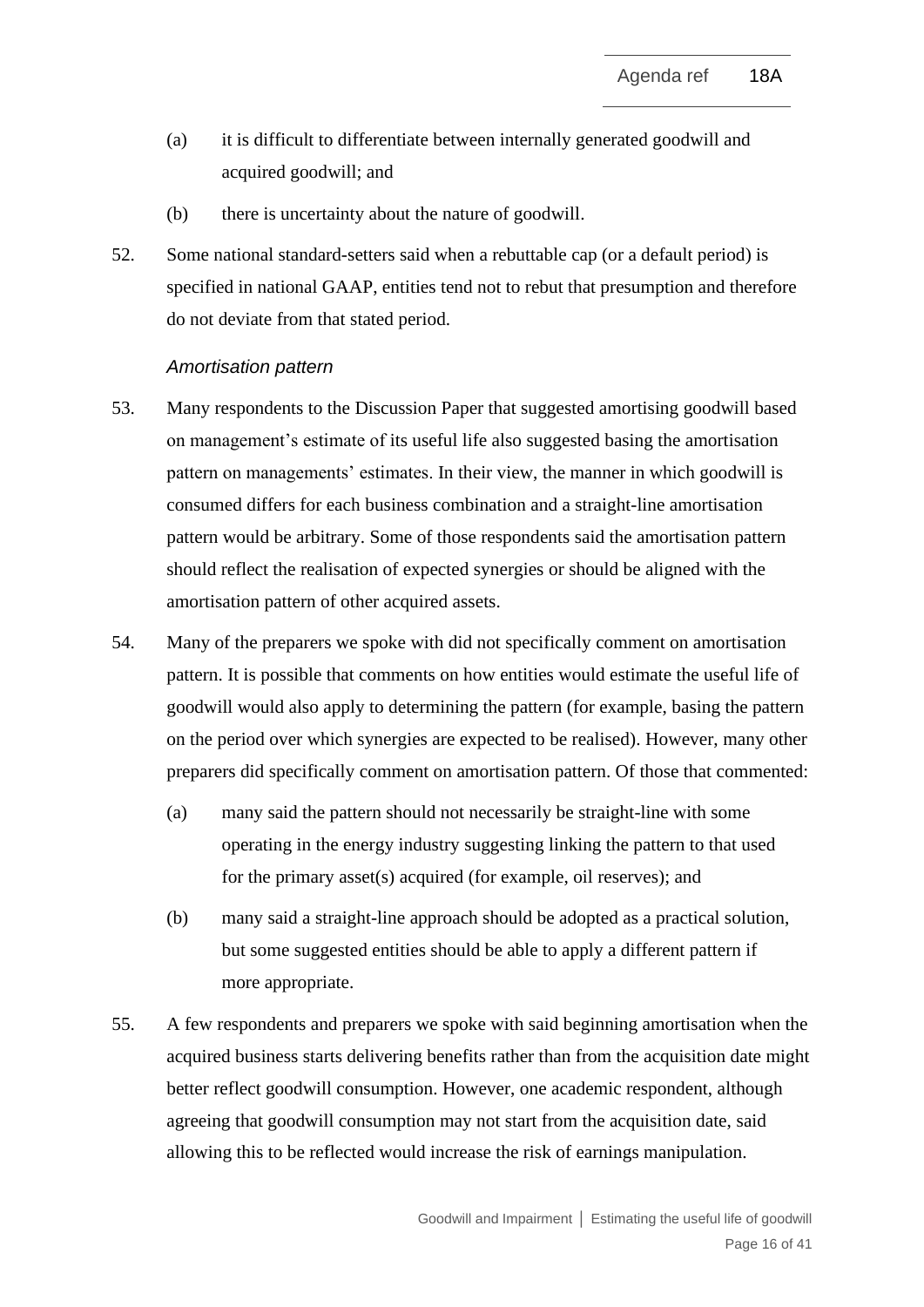- 56. Many other respondents to the Discussion Paper that suggested amortising goodwill based on management estimates suggested using a straight-line amortisation pattern because it is simple. For example, one user group said ideally the amortisation pattern should be consistent with the payback pattern, but considering complexity they said straight-line amortisation would be appropriate.
- <span id="page-16-0"></span>57. One respondent suggested using the 'reverse sum of the years digits method',<sup>7</sup> which some Australian companies used before adopting IFRS Accounting Standards. Using this method, although arbitrary, the amortisation rate increases over time and, in their view, this would better match the amortisation charge with increasing returns from the business combination.

# *Comments from stakeholders that questioned some of the suggestions made*

- <span id="page-16-1"></span>58. As discussed in paragraph [15,](#page-5-3) although our outreach was aimed to gather information from respondents to the Discussion Paper who said it is possible to reliably estimate the useful life of goodwill, feedback to the Discussion Paper was mixed and some respondents said a reliable estimate cannot be made. A few stakeholders we spoke with, also questioned some of the suggestions made by stakeholders for estimating the useful life of goodwill.
- 59. For example, these respondents and stakeholders said:
	- (a) because of difficulties of estimating the useful life of goodwill, any amortisation charge would be arbitrary;
	- (b) estimating the useful life of goodwill is different to estimating other assets' useful lives because the useful life of goodwill cannot be benchmarked;
	- (c) goodwill has, in their view, an indefinite life, and accordingly, there is no conceptual basis for determining an amortisation period;
	- (d) they would question whether the useful life of goodwill would reflect the economic reality of post-acquisition performance;

 $\frac{7}{2}$  Applying this method, the amortisation rate is calculated as the number of years after acquiring the asset divided by the sum of every year through the asset's life. For example, assuming a useful life of 20 years, in the first year 1/210 of asset's value would be amortised, in the second year 2/210 and in the last year 20/210 (210 is the sum of every year through the asset's life, that is  $1+2+3+...+19+20$ .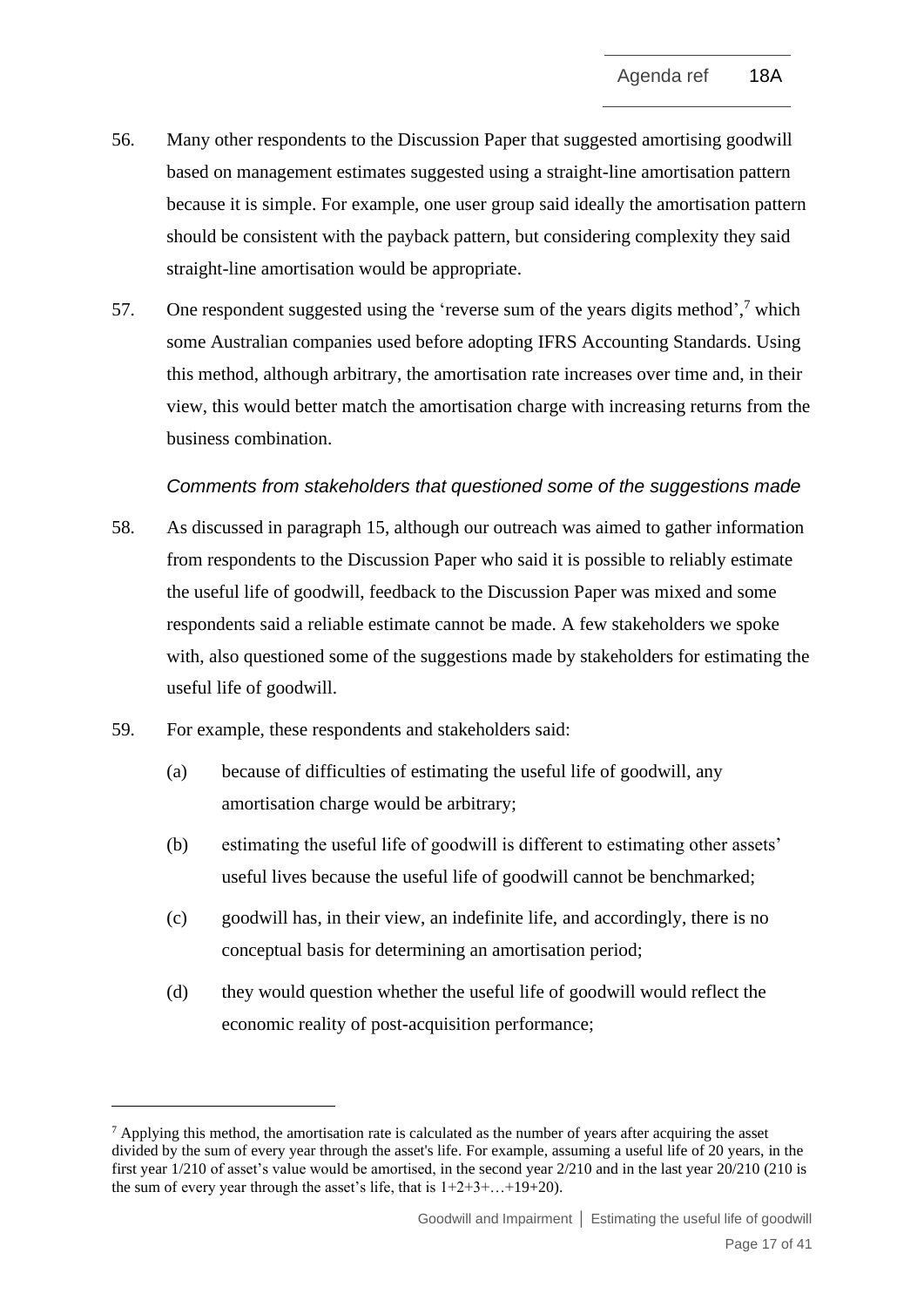- (e) goodwill contains wasting and non-wasting elements and it is difficult to separate these; and
- (f) entities suggest using proxies such as the useful lives of other identified assets or the payback period to estimate the useful life of goodwill because they are simple solutions.
- <span id="page-17-1"></span>60. Our review of academic literature highlighted that several studies provide evidence that entities made use of the maximum allowed period for goodwill amortisation (up to 40 years under US GAAP of the time), documenting amortisation periods of over 30 years on average under US GAAP. The useful lives may not always have reflected goodwill's useful life but may instead have been influenced by capital-markets related, contracting or political motives. For example, Skinner  $(1993)^8$  finds extended amortisation periods for firms with accounting-based bonus plans and high leverage. Hall  $(1993)^9$  investigated whether managers are influenced by economic consequences when selecting amortisation periods. Results indicate that the choice is affected by proxies for political costs and the nearness of the entity to its debt covenant constraints.
- <span id="page-17-0"></span>61. Duvall, et al  $(1992)^{10}$  comments on some criticism of the US GAAP accounting standard of the time<sup>11</sup> because it allowed 'such wide latitude in the selection of amortization periods that provisions for goodwill expense may be unduly optimistic'. Henning And Shaw  $(2003)^{12}$  refer to a December 1997 letter to the International Accounting Standards Committee from the Association of Investment Management and Research (AIMR) Financial Accounting Policy Committee (FAPC) that stated the majority view that goodwill amortisation is unrelated to the assessment of future cash flows. They said amortisation encourages income statement and balance sheet

<sup>8</sup> Skinner, D.J. (1993), 'The Investment Opportunity Set and Accounting Procedure Choice', *Journal of Accounting and Economics*, Vol. 16, No. 4, pp. 407–445.

<sup>9</sup> Hall, S.C. (1993), 'Determinants of Goodwill Amortization Period', *Journal of Business Finance & Accounting*, Vol. 20, No. 4, pp. 613–621.

<sup>&</sup>lt;sup>10</sup> Duvall, L., R. Jennings, J. Robinson and R. B. Thompson II (1992), 'Can Investors Unravel the Effects of Goodwill Accounting?', *Accounting Horizons*, Vol. 6, No. 2, pp. 1–14.

<sup>11</sup> American Institute of Certified Public Accountants, Accounting Principles Board Opinion No. 17—*Intangible Assets (1970)* required amortisation of goodwill over a period not exceeding 40 years.

<sup>&</sup>lt;sup>12</sup> Henning, S. L. and W. H. Shaw (2003), 'Is the Selection of the Amortization Period for Goodwill a Strategic Choice?', *Review of Quantitative Finance and Accounting*, Vol. 20, No. 4, pp. 315–333.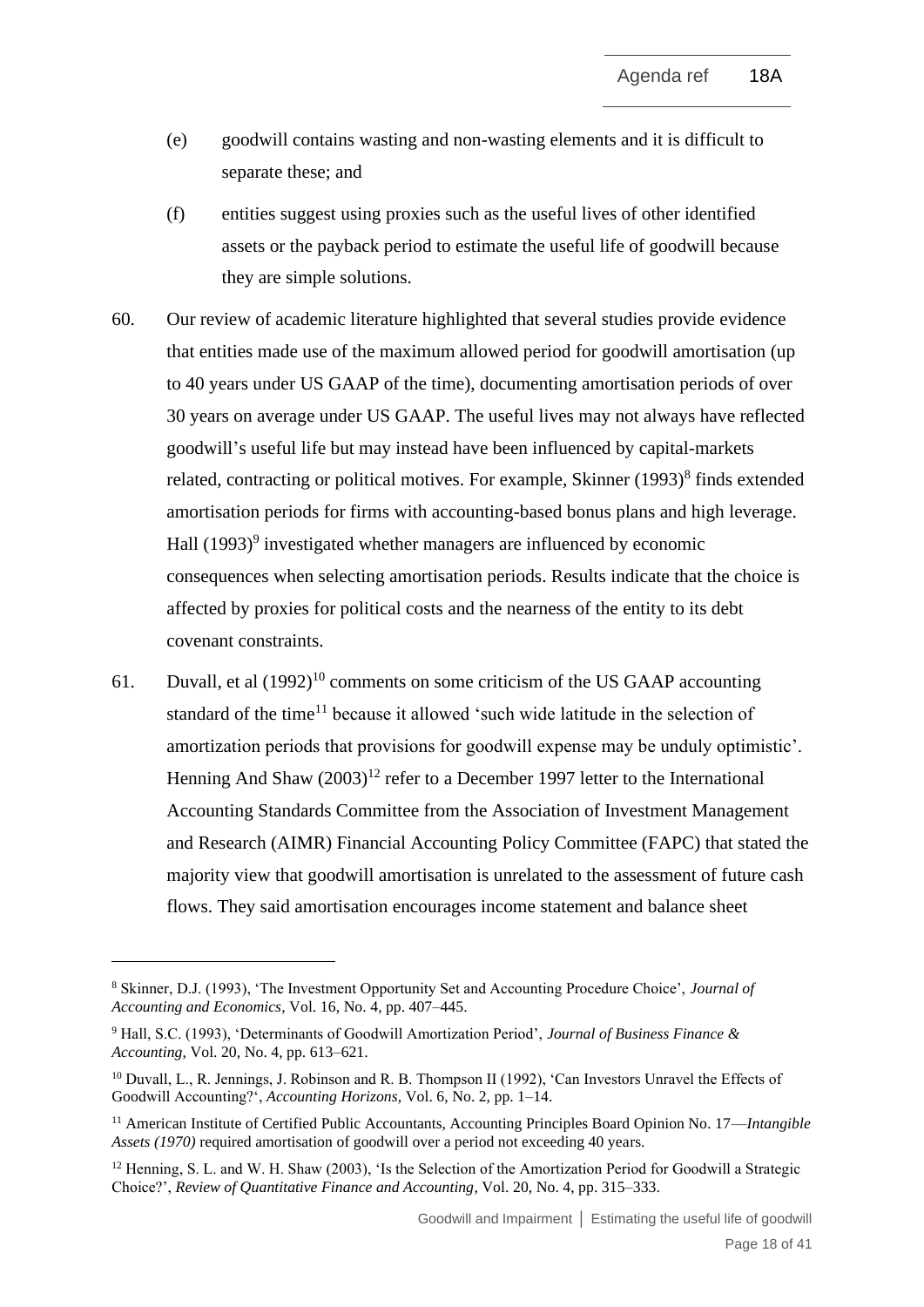manipulation that may not be easily undone by investment professionals because of insufficient disclosure related to the amortisation charge and/or the selected useful lives. In addition, Henning and Shaw (2003) also refer to an October 1998 letter to Lynn Turner, Chief Accountant at the U.S. Securities and Exchange Commission in which AIMR FAPC expressed concern about earnings management in six areas of financial reporting, including discretion surrounding the estimation of useful lives.

# *Information needed and the associated cost*

- <span id="page-18-0"></span>62. Feedback from respondents to the Discussion Paper on the cost of estimating the useful life of goodwill was mixed, although not many respondents commented on this. A few respondents said there would not be significant incremental costs because the information needed is generally available and entities already make similar estimates for other assets. However, a few said the cost of estimating the useful life of goodwill would be significant because of:
	- (a) the subjectivity of the estimate;
	- (b) the documentation and analysis needed to support the estimate; and
	- (c) the cost of auditing the estimate.
- 63. Almost all preparers we spoke with did not express concerns about the cost. One said removing the requirement for an annual impairment test would help offset the costs of estimating the useful life. Others said there would be an incremental, one-off cost for each business combination but that this cost would not be significant.
- <span id="page-18-1"></span>64. Those preparers said, at the time of a business combination, management has information needed to estimate the useful life of goodwill or can easily access that information. They said this would include information from:
	- (a) due diligence materials;
	- (b) documents used to make the investment decision or justify the price paid (for example, valuation models and analysis of products and services or of markets); or
	- (c) other reports prepared by external parties.
- 65. A few national standard-setters commented on the information needed and the associated costs of estimating the useful life of goodwill under national GAAP. One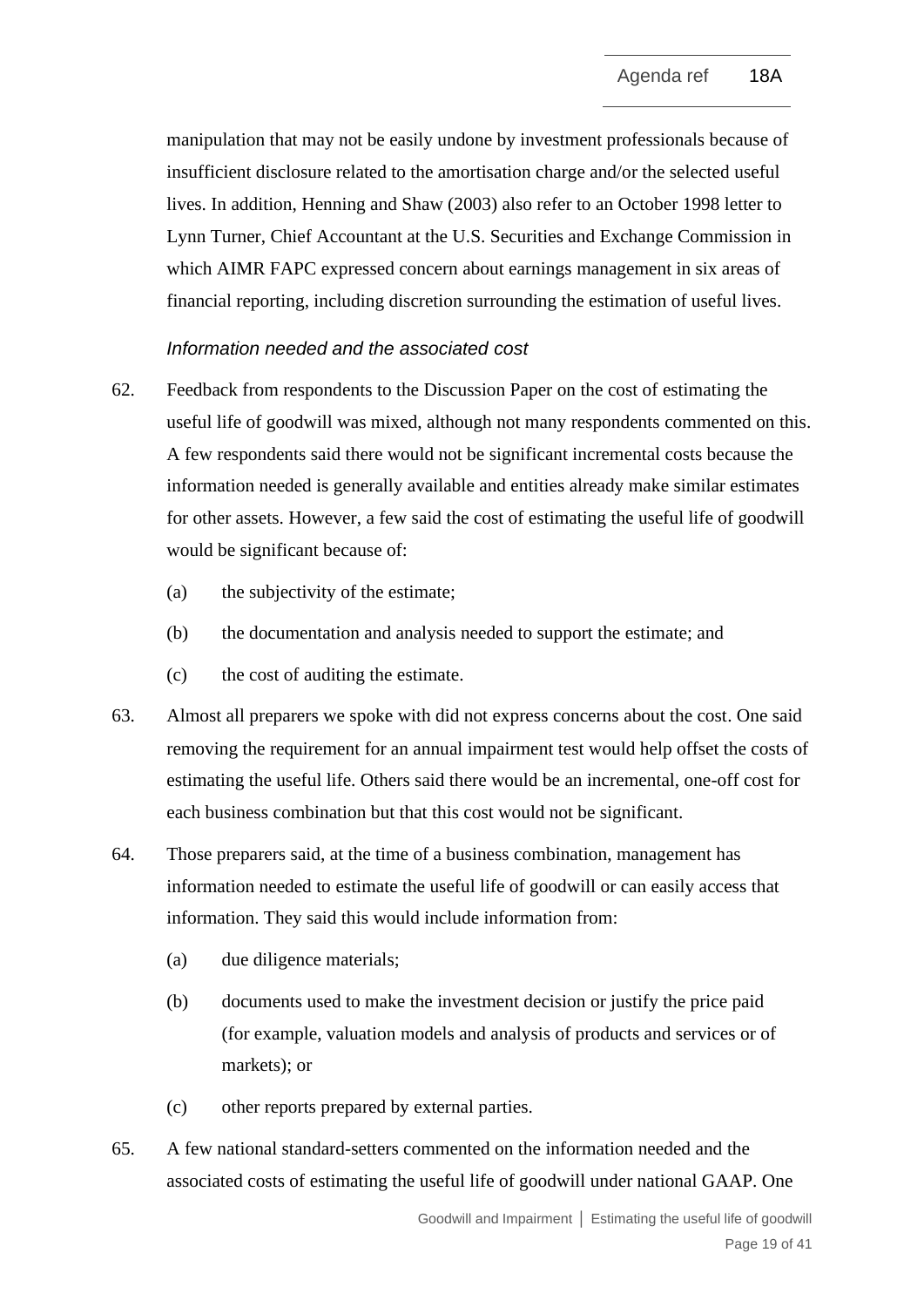national standard-setter from Asia provided feedback similar to that discussed in paragraph [64](#page-18-1) and said, in their jurisdiction, entities use information in documents presented to the body that makes investment decisions, including reports prepared by external experts, such as due diligence or pricing reports.

- 66. However, one national standard-setter from Europe said their national GAAP presumes that goodwill has an indefinite useful life but allows entities to rebut this presumption if physical, technical, legal or economic factors indicate the useful life is finite. The standard-setter said goodwill is not generally amortised and this is because of the undue cost and effort involved in estimating its useful life.
- <span id="page-19-0"></span>67. Another national standard-setter from Europe surveyed IFRS reporters in their jurisdiction about the cost of estimating the useful life of goodwill if the IASB were to reintroduce amortisation of goodwill. Thirty-nine per cent of respondents said reintroducing amortisation would result in either a substantial reduction, a minor reduction, or minimal or no impact on costs. Forty-eight percent of respondents anticipated a minor increase in costs as a result of reintroducing amortisation and 13% of respondents anticipated a significant increase in costs. Increases were anticipated in implementation costs (for example, developing a model for estimating the useful life of goodwill) and ongoing costs (for example, costs needed to reassess the useful life of goodwill).

# *Reassessing useful life in subsequent periods*

- <span id="page-19-1"></span>68. During interviews with preparers and auditors, we asked whether an entity would be able to reassess the useful life of goodwill in subsequent periods and whether the useful life should be reassessed. Almost all responding to these questions said entities should be able to reassess the useful life. They said reassessing the useful life of goodwill would be consistent with the requirement to reassess the useful life of other assets such as property, plant and equipment and the information to do this would be available. One auditor said an amortisation model without a reassessment requirement would provide less useful information because it would break the link between the accounting and economic reality.
- 69. One preparer, although agreeing that the useful life should be reassessed, said doing so could be difficult if, for example, goodwill mainly consists of synergies. It may be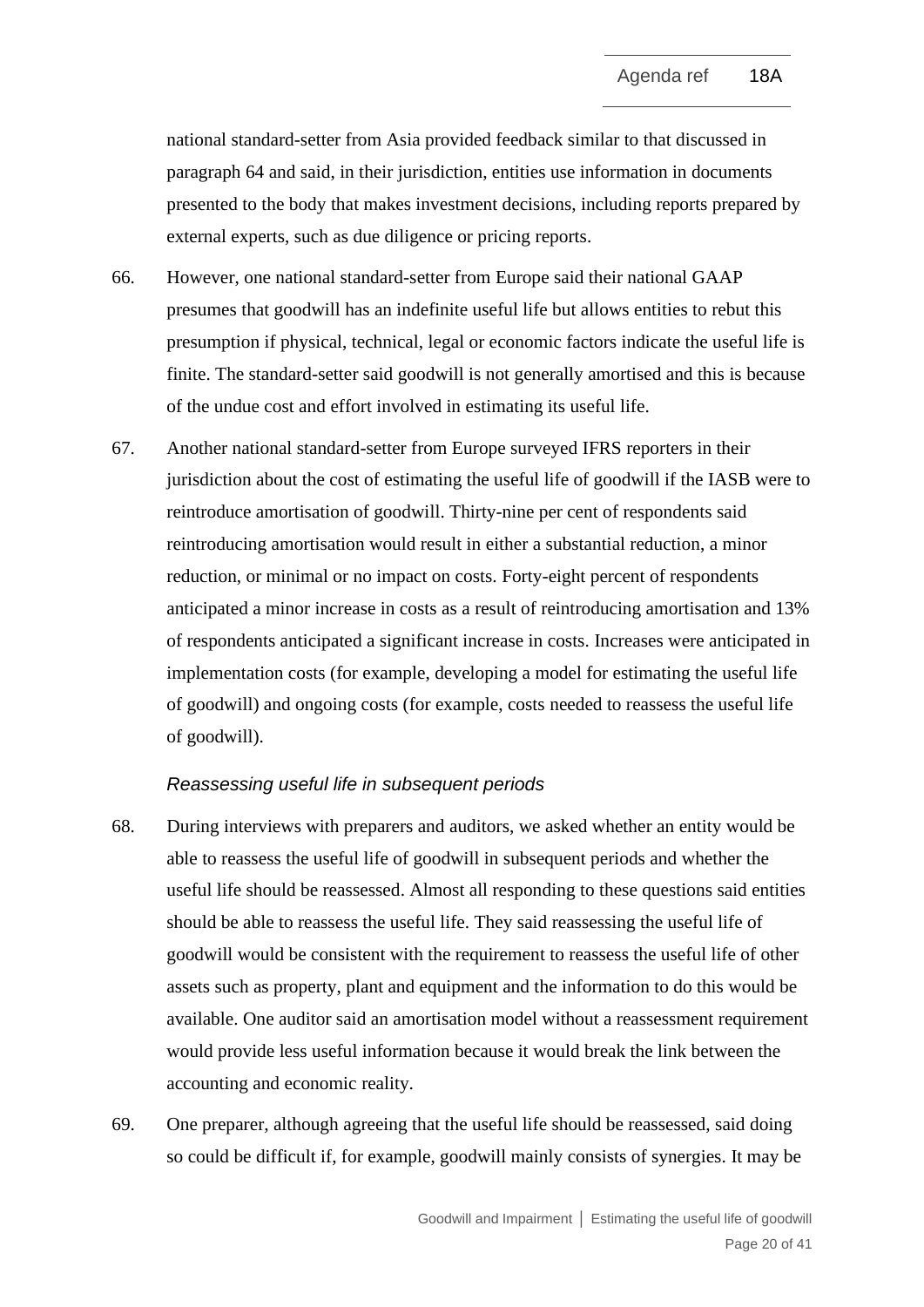difficult for an entity to determine whether synergies have been realised as expected when the acquired business has been integrated.

- 70. A member of a preparer group also said entities may find reassessment difficult if goodwill has been allocated to different CGUs or if the composition of these CGUs has changed after the business combination.
- 71. Many stakeholders favouring reassessment suggested that it should take place when there is an indication that the expected useful life differs from previous estimates (an indicator approach). Most of these stakeholders said the useful life should only be reduced and not increased as a result of the reassessment because, in their view, a reassessment performs a similar function to an impairment test. One auditor cautioned linking any reassessment to the impairment test because the impairment test applies to a different unit of account—CGUs containing goodwill rather than goodwill itself. Some auditors said the useful life should not be increased because it would risk including internally generated goodwill in the reassessment. One preparer said being able to extend the amortisation period could lead to earnings manipulation.
- 72. Some stakeholders said subsequently extending the useful life could be justified only in some circumstances. However, one auditor suggested prescribing the circumstances when this could happen.
- 73. A few preparers said if it is possible to link the useful life of goodwill to a particular asset, the reassessment would not be significantly costly. For example, a preparer operating in the energy industry said a review of the useful life and the amortisation pattern would be based on its annual assessment of oil and gas reserves.
- <span id="page-20-0"></span>74. However, one preparer disagreed that the useful life should be reassessed and said that, although a reduction of the useful life is conceptually possible, the impairment test should deal with any reductions in the useful life.

#### *Our initial observations*

- <span id="page-20-1"></span>75. Our outreach with preparers highlighted several factors entities could use to estimate the useful life of goodwill (see paragraphs [21](#page-6-0)[–47\)](#page-13-0). Feedback from national standardsetters identified further factors entities might use (see Appendix B).
- 76. We think this diversity in factors is likely to be influenced by: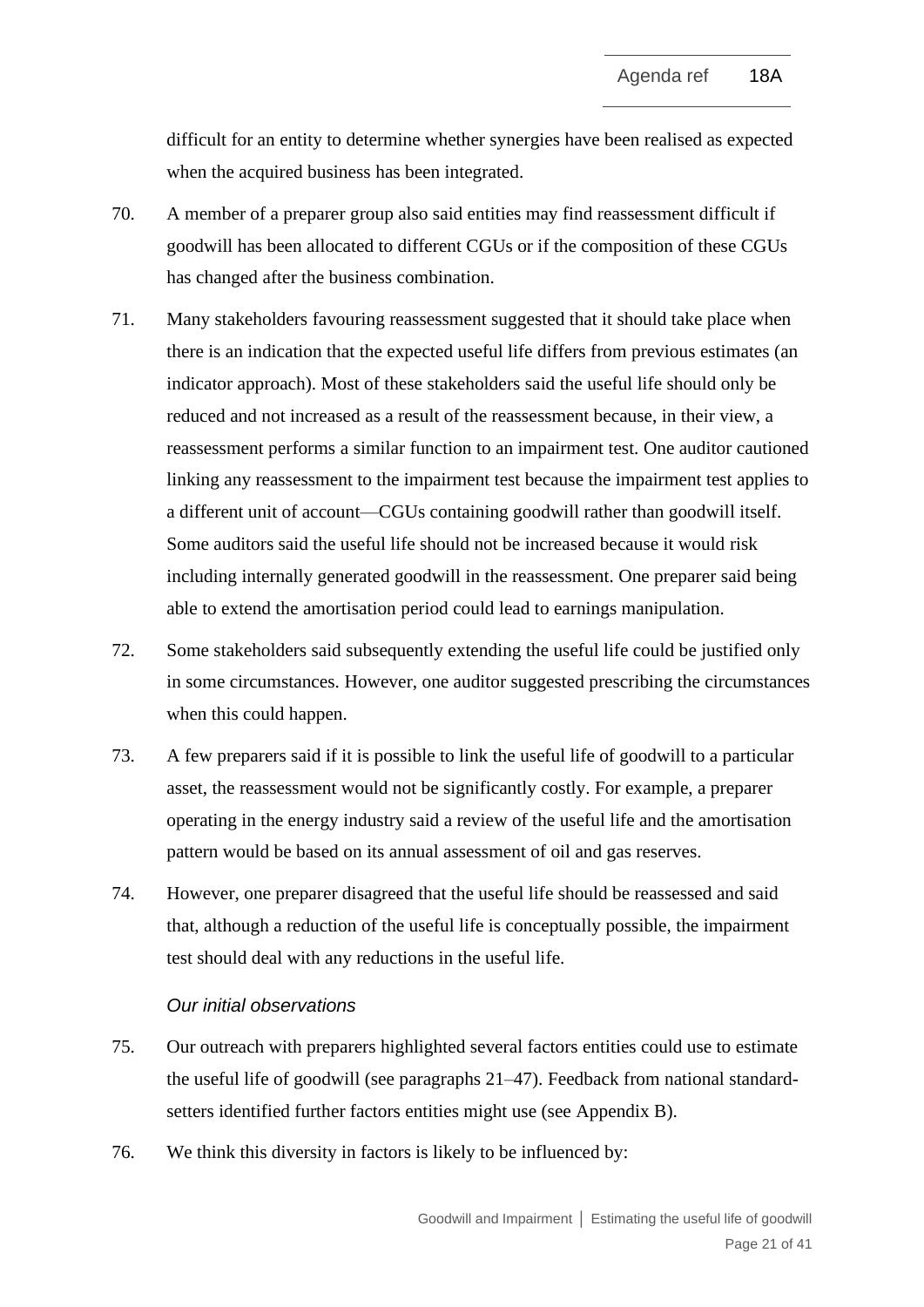- (a) different facts and circumstances of each business combination;
- (b) different judgements of what goodwill is and whether it has an indefinite life; and
- (c) different preferences in the factors selected—for example, selecting a simple, observable factor.
- 77. Some preparers we spoke with said estimating the useful life of goodwill would be relatively easy because of the nature of the businesses they acquire. Most of these preparers were from the energy industry and said the businesses they acquire are associated with finite natural resources and therefore the useful lives of the associated assets or reserves could be used to estimate the useful life of goodwill. A few preparers gave examples of businesses with regulated assets or businesses subject to a finite term concession agreement, and for these businesses the useful life of goodwill would be linked to those regulated assets or concession agreements.
- 78. However, feedback suggests estimating the useful life of goodwill would be less straightforward when goodwill does not have an observable finite life. When discussing how entities would estimate the useful life of goodwill in these circumstances some preparers said they would consider several factors and weigh these up in estimating the useful life.
- 79. If the IASB were to reintroduce amortisation, we think the IASB will need to consider whether diversity arising from different entities using different factors would result in reliable estimates of the useful life of goodwill being made or whether application guidance would be needed.
- 80. Many preparers also suggested that if the benefits included in goodwill are considered to be indefinite, or if entities are unable to determine the nature of goodwill, management could use proxies, such as:
	- (a) the useful life of another acquired asset $(s)$ ;
	- (b) the payback period;
	- (c) the cap if specified; or
	- (d) their own maximum period (see paragraph  $30(a)$ ).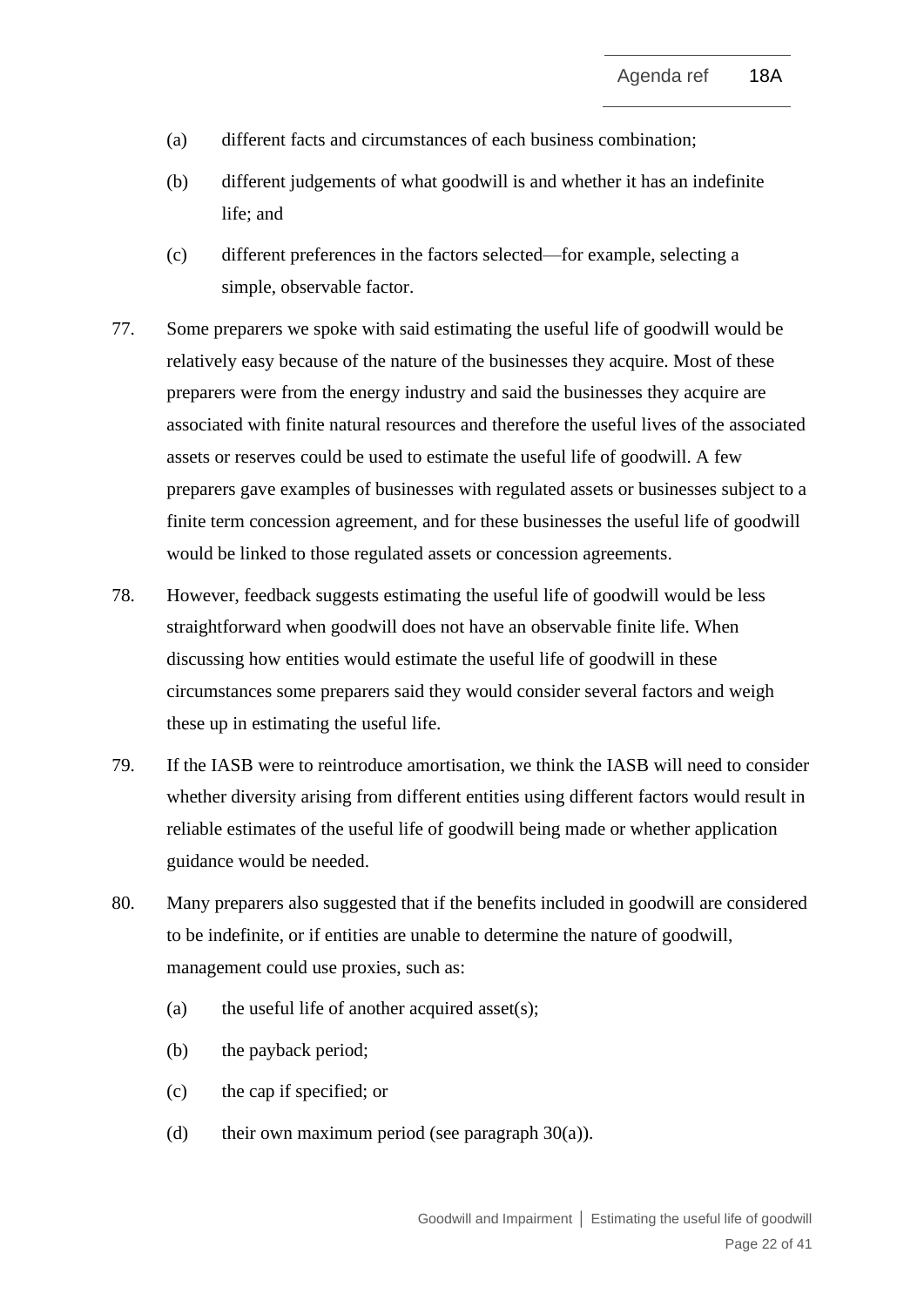- 81. Although these proxies provide an easier means of estimating the useful life of goodwill, there could be some doubts whether these would result in a reliable estimate of the useful life of goodwill and the pattern in which it diminishes. In particular:
	- (a) using the useful life of another asset(s) as a proxy might not faithfully represent the useful life of goodwill if the benefits represented by goodwill relate to future products or developments in technology, or future developments as a consequence of new relationships in new markets or jurisdictions. In addition, as one preparer explained (see paragraph [24\)](#page-7-1), the cash flows in the valuation model in the early years tend to relate to the identified assets and liabilities rather than the acquired goodwill.
	- (b) using a payback period could be counterintuitive: a good business combination (that generates significant benefits quickly) would have a short payback period and a short useful life for goodwill resulting in a higher amortisation charge per period. It is possible users could, when comparing to an entity with goodwill with a longer useful life, assess the first business combination less favourably because the use of a shorter useful life implies the benefits represented by goodwill are expected to last for a much shorter period. In addition, if the payback period is determined based on the period to recoup the entire investment in the business combination, this may not always reflect the period the entity realises the benefits represented by goodwill. Similar to (a), the cash flows in the short-term are more likely to relate to the identified assets and liabilities rather than to the goodwill.
	- (c) using a cap could break the link between accounting and economic reality and is more likely to result in an arbitrary amortisation period. Although we acknowledge that setting a cap could help avoid excessively long amortisation periods, we think that it could be difficult to prevent entities using it as a default period.
- 82. Many respondents to the Discussion Paper suggesting the useful life should be based on managements' estimates said a cap should be put in place. Many members in the November 2021 GPF meeting and many of the preparers we spoke with also suggested a cap was needed either for practical reasons or to prevent excessively long useful lives being selected. We think this might cast some doubt on whether a reliable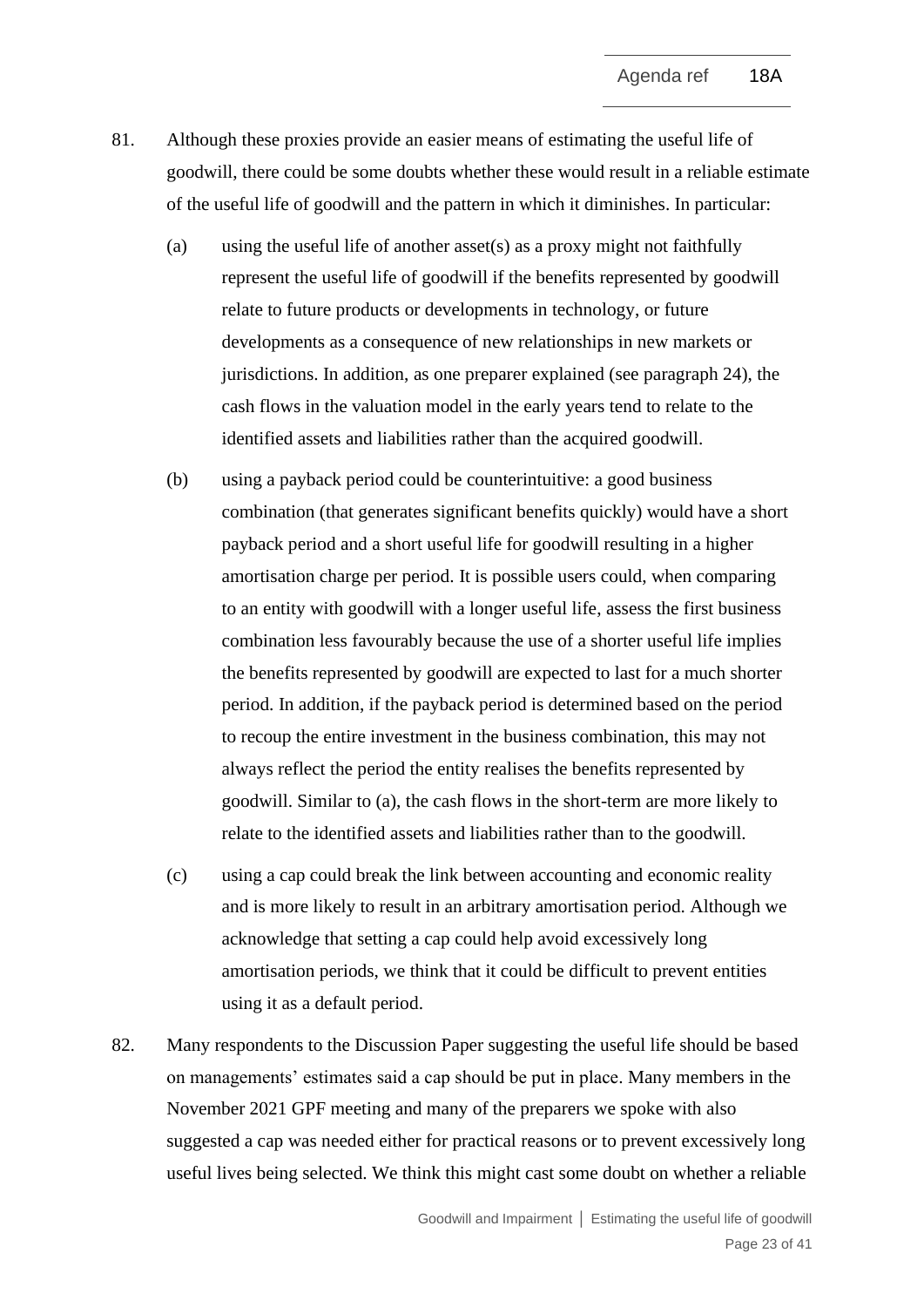estimate of the useful life of goodwill can be made if a cap is needed to make the amortisation model operable.

- 83. Academic research (see paragraphs [60–](#page-17-1)[61\)](#page-17-0) highlights stakeholder concerns about the reliability of managements' estimates of the useful life of goodwill made under the previous US GAAP amortisation model.
- <span id="page-23-0"></span>84. Feedback on whether entities can reliably estimate the useful life of goodwill is mixed. We have not found clear evidence that the IASB's conclusion in 2004, that a reliable estimate of the useful life of goodwill cannot be made, no longer holds true.

## *Auditability*

- <span id="page-23-1"></span>85. A few respondents to the Discussion Paper indicated auditability of managements' estimates of the useful life of goodwill as a possible area of concern. For example, the global auditing standard-setter cautioned against reintroducing amortisation because of auditability issues related to determining the amortisation period and the substantial judgement involved.
- 86. However, during subsequent outreach, most preparers said auditing managements' estimates of the useful life of goodwill would be no more difficult and costly than auditing other estimates and judgements, such as those used in the impairment test.
- 87. We also heard other views and some cautionary remarks from some preparers. For example:
	- (a) one preparer said the judgements required would be more subjective than those required to perform the impairment test because it is difficult to know what goodwill is whereas the impairment test is supported by cash flow forecasts;
	- (b) one preparer said estimates of the useful life of goodwill would be auditable if the requirements were not too prescriptive; and
	- (c) one preparer said it may be harder to audit managements' estimates of the useful life of goodwill if there is no cap (see also paragraphs [48](#page-14-0)[–52\)](#page-15-0).
- 88. We also spoke with auditors. All of these auditors said they would be able to audit managements' estimates of the useful life of goodwill. They said doing so would not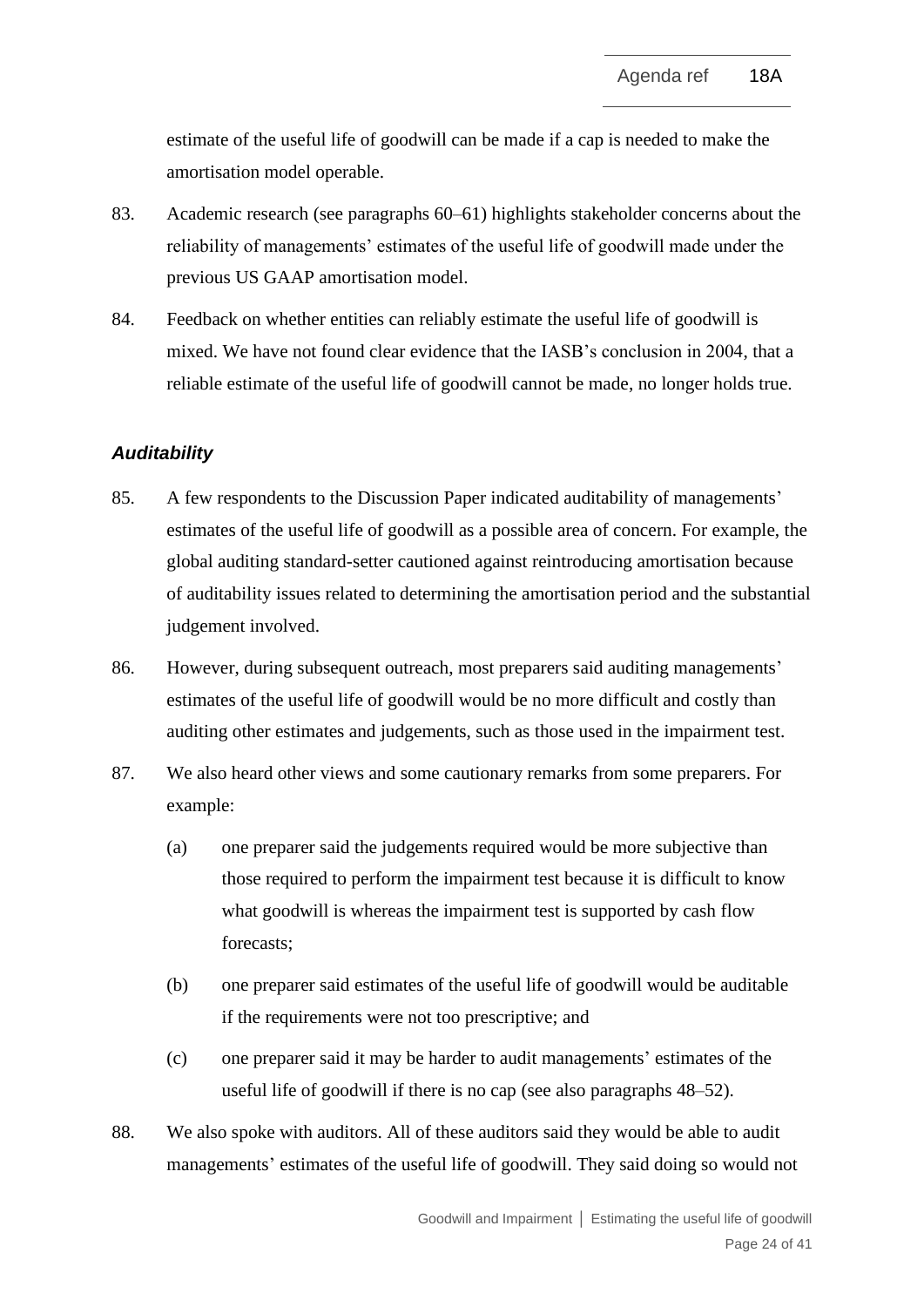be much different to auditing the impairment test or the identification of acquired intangible assets in a business combination—they audit judgements all the time. One auditor said evidence from jurisdictions which require or permit amortisation in national GAAP, for example Japan and Germany, confirms auditors can audit managements' estimates about the useful life of goodwill.

- <span id="page-24-0"></span>89. However, most of these auditors said application guidance or illustrative examples would be needed to help them enforce the requirements. One auditor said people have different views of what goodwill is and without application guidance diversity in practice will occur, it will be difficult to challenge managements' judgements and entities might be able to manage earnings. In particular, they suggested:
	- (a) providing a list of factors, additional to those in IAS 38 (see Appendix C), to be considered in estimating the useful life of goodwill and application guidance or examples illustrating when to use different factors. For example, one auditor said because their national GAAP refers to a reasonable payback period as one of the factors entities can consider when estimating the useful life of goodwill, in their view, there are no auditability issues.
	- (b) clarifying the unit of account entities should consider when estimating useful life of goodwill because goodwill may consist of more than one component.
	- (c) providing guidance on whether to reflect future maintenance expenditure in estimates of the useful life of goodwill and what differences there are between how the useful life is assessed for acquired goodwill and other intangible assets. In their view, judgements required to distinguish if these cash outflows relate to acquired goodwill or internally generated goodwill would be more subjective than those required in IAS 38 in assessing the useful life of other intangible assets.<sup>13</sup>

<sup>&</sup>lt;sup>13</sup> Paragraph 91 of IAS 38 states that the useful life of an intangible asset reflects only that level of future maintenance expenditure required to maintain the asset at its standard of performance assessed at the time of estimating the asset's useful life, and the entity's ability and intention to reach such a level.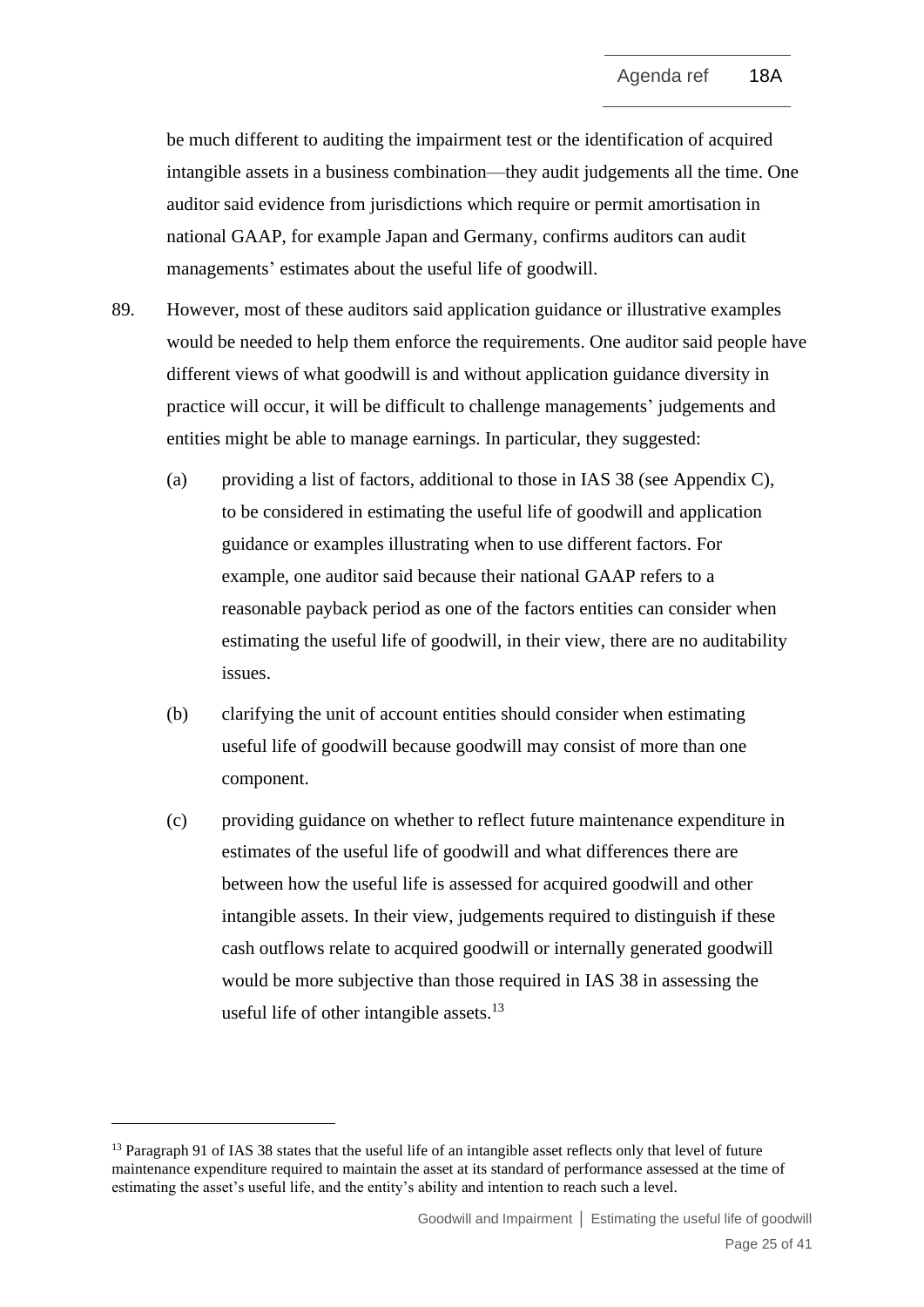- 90. On the other hand, one auditor said existing requirements in IAS 38 about estimating the useful life of intangible assets other than goodwill would be sufficient to audit managements' estimates of the useful life of goodwill.
- 91. Many auditors said a cap would make the useful life estimate auditable. A cap would help challenge entities claiming goodwill has an indefinite or an excessively long useful life. However, another auditor said a cap would seldom be challenged by auditors when entities use the cap.
- 92. One auditor also questioned whether it was worth investing the time and effort in estimating the useful life of goodwill if analysts remove amortisation from their valuations.
- 93. Some national standard-setters and regulators commented on whether auditors can, and do, challenge managements' estimates of the useful life of goodwill in jurisdictions where their national GAAP includes an amortisation model:
	- (a) one regulator from Europe said the challenge of management's assumptions is a theme that has been raised a number of times in the quality review of audits in that jurisdiction;
	- (b) one national standard-setter from Europe said an estimated useful life exceeding 20 years is usually subject to additional audit scrutiny; and
	- (c) a few national standard-setters said auditors obtain sufficient evidence by applying ISA 540 *Auditing Accounting Estimates and Related Disclosures*.

# *Our initial observations*

- 94. Feedback from auditors suggests that auditing managements' estimates of the useful life of goodwill would not be significantly more difficult that auditing other estimates and judgements. However, most auditors said application guidance and a cap would be necessary to audit and enforce the requirements.
- 95. We think if the IASB were to develop requirements or provide application guidance on some of the matters suggested—for example, unit of account, assumptions about maintenance expenditure, what factors to use and when—this may require the IASB to make conceptual decisions about the nature of goodwill which it might not otherwise need to.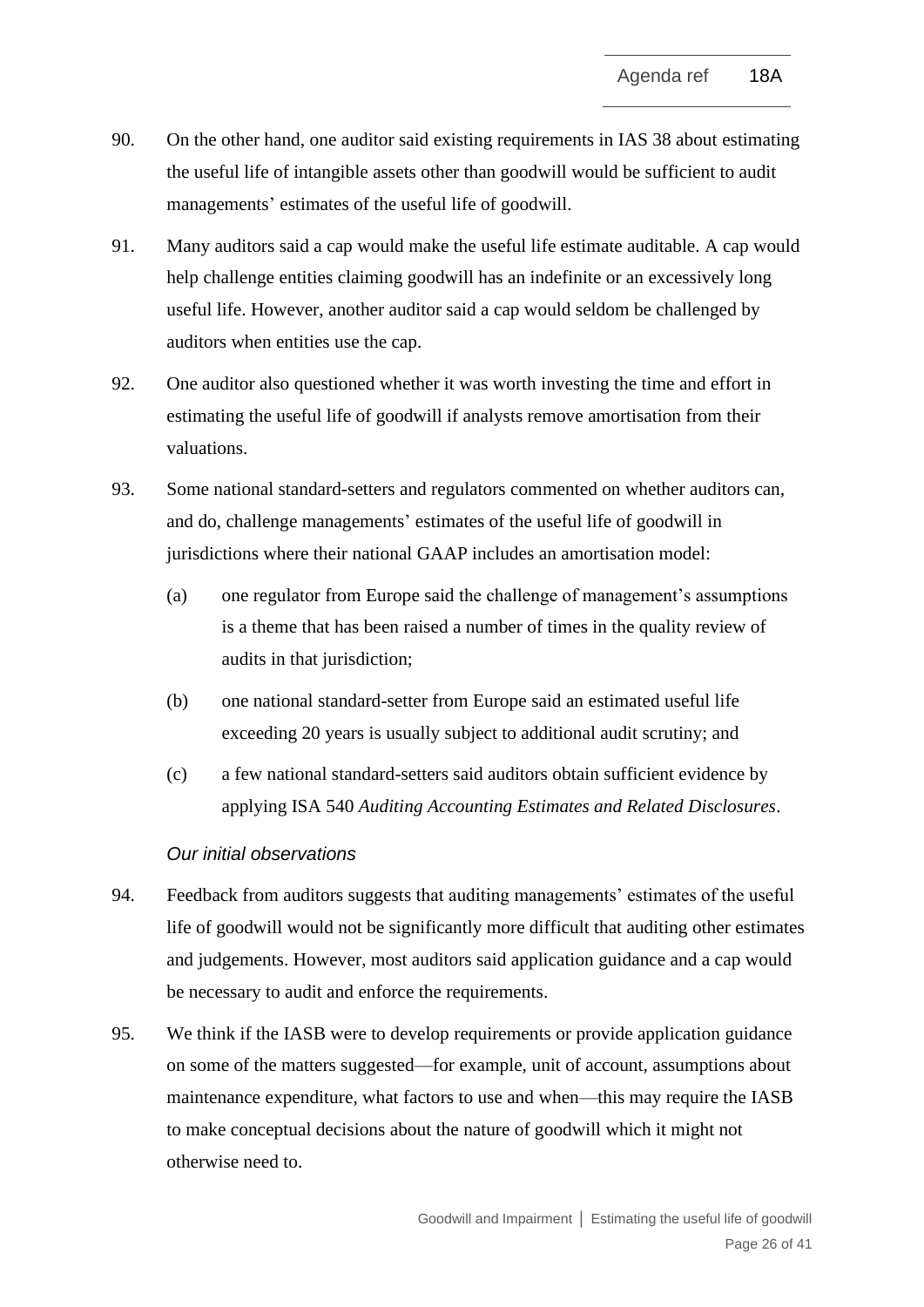<span id="page-26-0"></span>96. We also think if a cap is needed to audit and enforce the requirements, this might cast some doubt on how effectively auditors would be able to challenge judgements entities make.

# *Usefulness of information associated with managements' estimates of the useful life of goodwill*

- <span id="page-26-1"></span>97. Many respondents to the Discussion Paper who said the useful life of goodwill can be reliably estimated said managements' judgements about useful life could provide useful information. For example, those judgements could provide useful information about managements' expectations of the period over which an entity expects to realise benefits associated with goodwill, the nature of goodwill and managements' expectations of the period to recover the investment. An amortisation model could provide useful information by allocating the cost attributed to goodwill to periods in which goodwill's benefits are realised providing useful information on the business combination's performance.
- 98. However, as discussed in [Agenda Paper 18C](https://www.ifrs.org/content/dam/ifrs/meetings/2021/may/iasb/ap18c-subsequent-accounting-for-goodwill.pdf) to the May 2021 IASB meeting, some respondents who agreed with the IASB's preliminary view to retain the impairmentonly model said an amortisation charge would be arbitrary and would not provide useful information for users because of the difficulty of estimating the amortisation period and pattern of goodwill consumption.
- 99. Whether information about the useful life of goodwill and the pattern in which goodwill diminishes would be useful was discussed at the November 2021 CMAC meeting.
- 100. Some CMAC members said a useful life and amortisation pattern based on management's estimate would provide useful information. In particular:
	- (a) one CMAC member said an amortisation charge would provide insights into what to expect from goodwill. That CMAC member also said the amortisation charge in the income statement, together with the revenue generated by the business combination would better reflect the performance of the entity.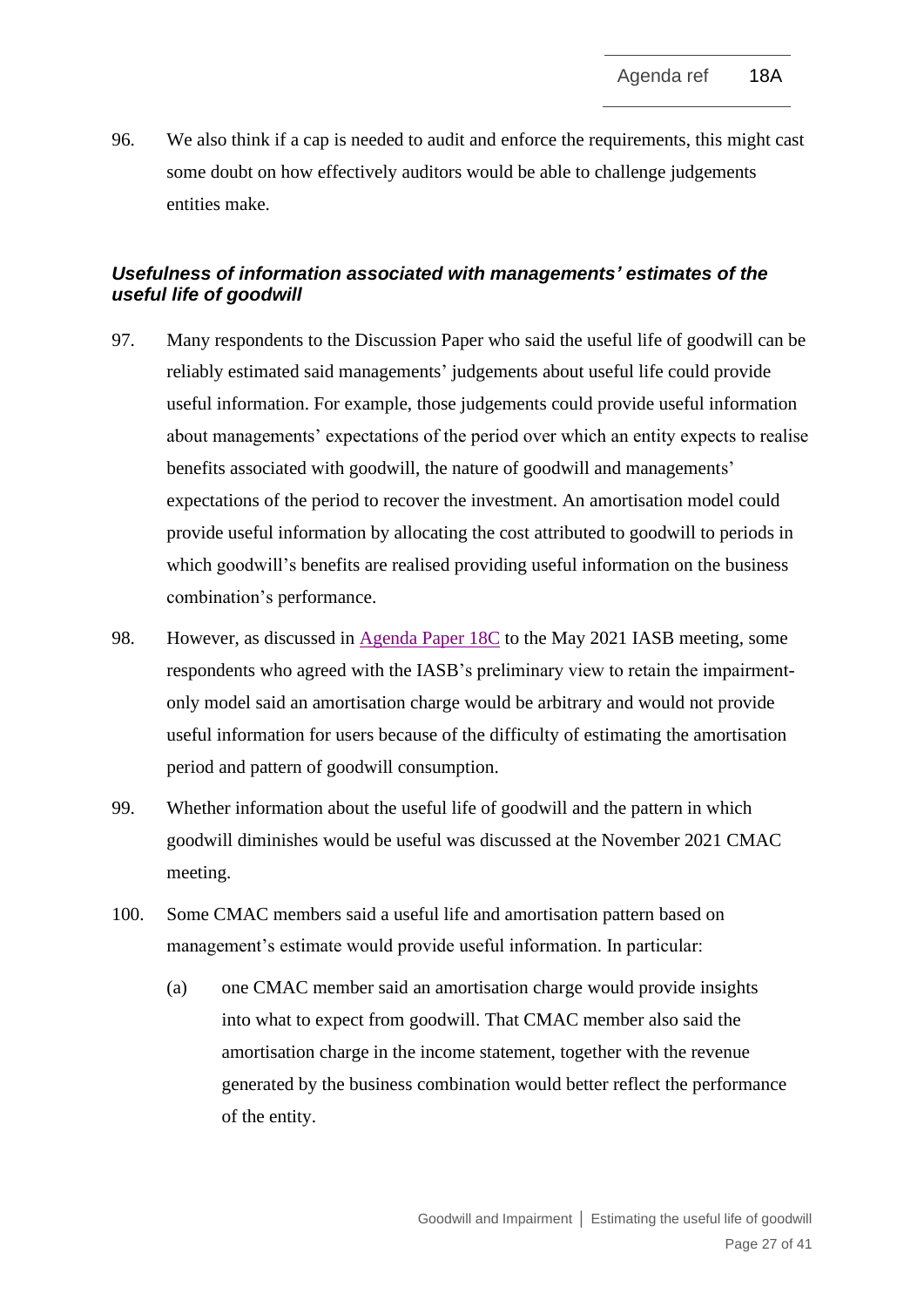- (b) another CMAC member, although uncertain as to whether the amortisation charge itself would be useful, said management's estimate of the useful life would provide insight into management's thinking regarding the recovery period for the investment. That CMAC member also said, if an impairment loss were to be recognised during the useful life, it would be possible to infer that the acquisition had not progressed according to management's expectations.
- (c) one other CMAC member said the amortisation charge itself would not be useful, but information about management's thought process when determining the useful life would help explain the rationale for the purchase price.
- 101. However, many other CMAC members said they generally favour an impairment-only model because amortisation would not provide useful information. They said:
	- (a) an amortisation model had been tried before and analysts ignored the amortisation charge.
	- (b) the useful life of goodwill will always be arbitrary and entities will use the maximum period allowed.
	- (c) the impairment-only model better reflects whether a business combination is accretive. An amortisation model would treat all business combinations similarly and would not provide real insight into management performance.
	- (d) from a credit perspective, it is important to be able to determine future cash flows and amortisation would not provide information that would help make that determination. Impairment information helps make that determination because the impairment test is based on future cash flows.
- 102. We also discussed the usefulness of the information associated with managements' estimates of the useful life of goodwill with a Japanese user group. In their view, an amortisation period based on management's estimates would:
	- (a) provide insight into management's expectations on the period to recoup the investment;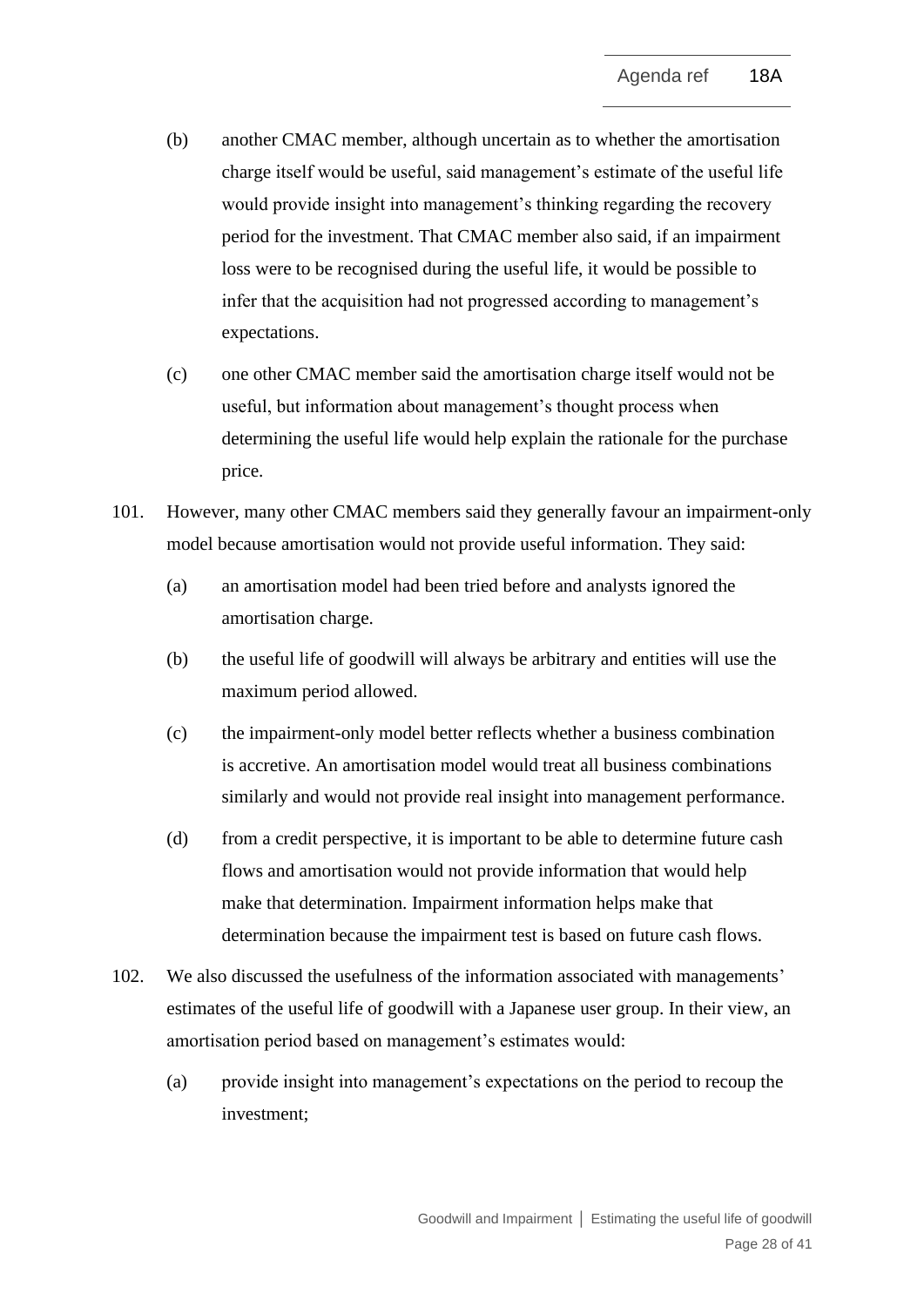- (b) make the impairment test more meaningful, because an impairment loss would convey that the business combination is not meeting expectations; and
- (c) help compare entities that grow organically with entities that grow through acquisitions.
- 103. As detailed in [Agenda Paper 18F](https://www.ifrs.org/content/dam/ifrs/meetings/2021/may/iasb/ap18f-academic-evidence.pdf) to the IASB's May 2021 meeting, the conclusion from Amel-Zadeh et al's literature review<sup>14</sup> on the decision usefulness of goodwill is that the value relevance of goodwill—its association with share prices and returns and the predictive ability of goodwill for future cash flows, increased after the introduction of the impairment-only model relative to when entities reported using amortisation-based approaches. The evidence on whether decision usefulness of impairment losses on goodwill changed as a result of the impairment-only model is mixed. However, academics note that comparing the quality of financial reporting using the impairment-only model and the amortisation model is difficult due to variation in reporting practices for goodwill across jurisdictions before the introduction of the impairment-only model.
- <span id="page-28-0"></span>104. Although most academic studies we found suggest amortisation is not value relevant, some academic studies support a different view. For example, Amel Zadeh et al  $(2020)^{15}$  provides evidence that an amortisation with impairment model provides value relevant information— based on a sample of 414 UK entities applying UK GAAP in the period 1998–2004 both impairment losses on goodwill and amortisation expenses were negatively associated with share prices and returns.

# *Our initial observations*

105. As discussed in paragraphs [97–](#page-26-1)[104,](#page-28-0) managements' estimates of the useful life of goodwill could provide useful information. However, whether useful information is provided depends on the estimate of the useful life of goodwill being reliable and, as

<sup>&</sup>lt;sup>14</sup> Amel-Zadeh, A., Glaum, M., and Sellhorn, T. (2021), 'Empirical Goodwill Research: Insights, Issues and Implications for Standard Setting and Future Research' *European Accounting Review*.

<sup>15</sup> Amel-Zadeh, A., Faasse, J., Li, K., and Meeks, G. (2020), 'Stewardship and Value-Relevance in Accounting for the Depletion of Purchased Goodwill', in A. Amel-Zadeh and G. Meeks (eds.), *Accounting for M&A: Uses and Abuses of Accounting in Monitoring and Promoting Merger* (London: Routledge), 79-112.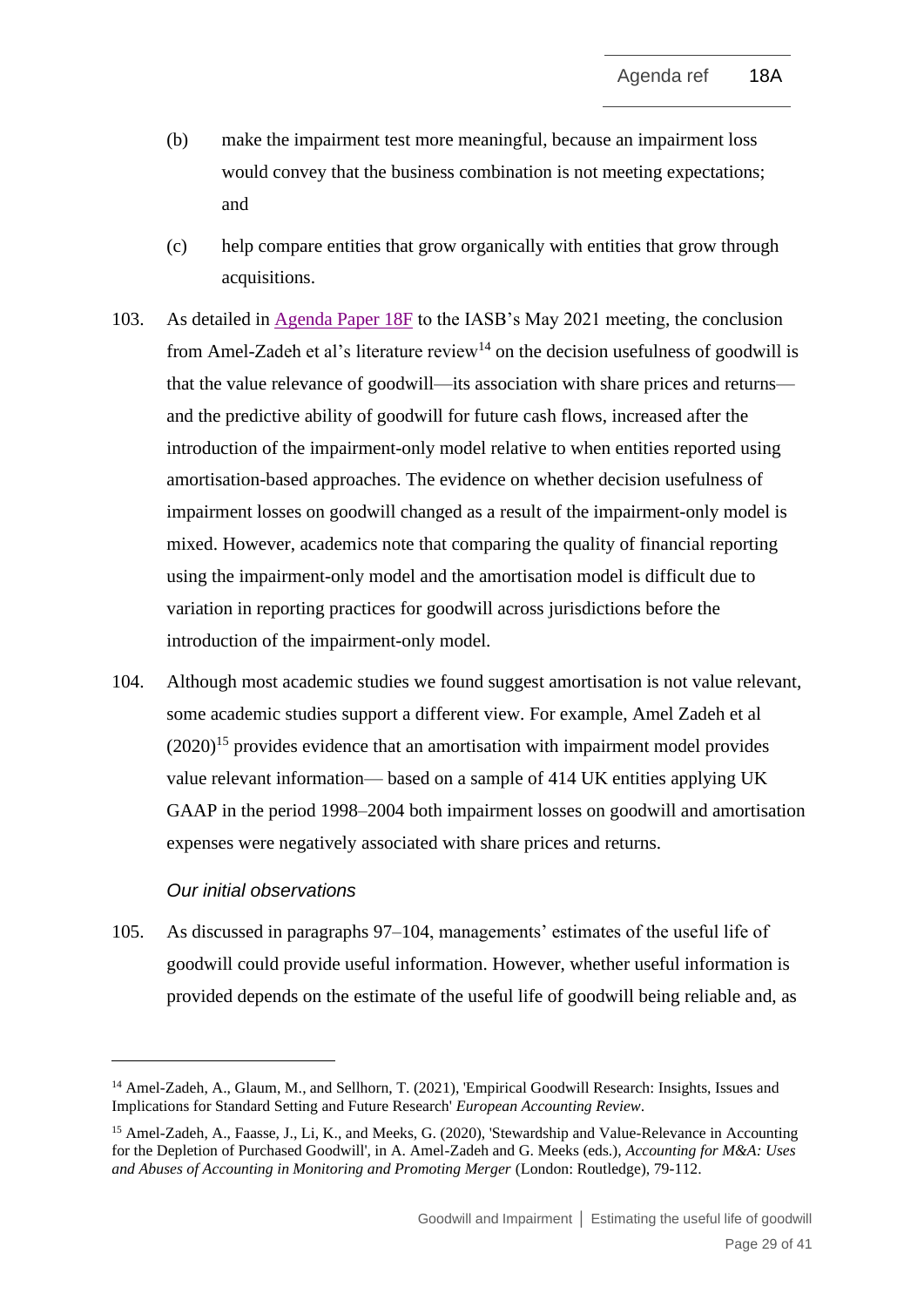discussed in paragraphs [75–](#page-20-1)[84,](#page-23-0) it is questionable whether that estimate would always be reliable.

<span id="page-29-0"></span>106. In order for the requirements to result in reliable estimates of the useful life of goodwill, those requirements need to be enforceable. As discussed in paragraph [89,](#page-24-0) the IASB would need to consider whether to provide application guidance to assist the enforcement of any requirements for entities to estimate the useful life of goodwill.

## **Question for the IASB**

Do IASB members have any questions or comments on the feedback discussed in this paper? Specifically:

(a) is any feedback unclear?

(b) are there any points you would like us to research further prior to deciding whether to reintroduce amortisation of goodwill?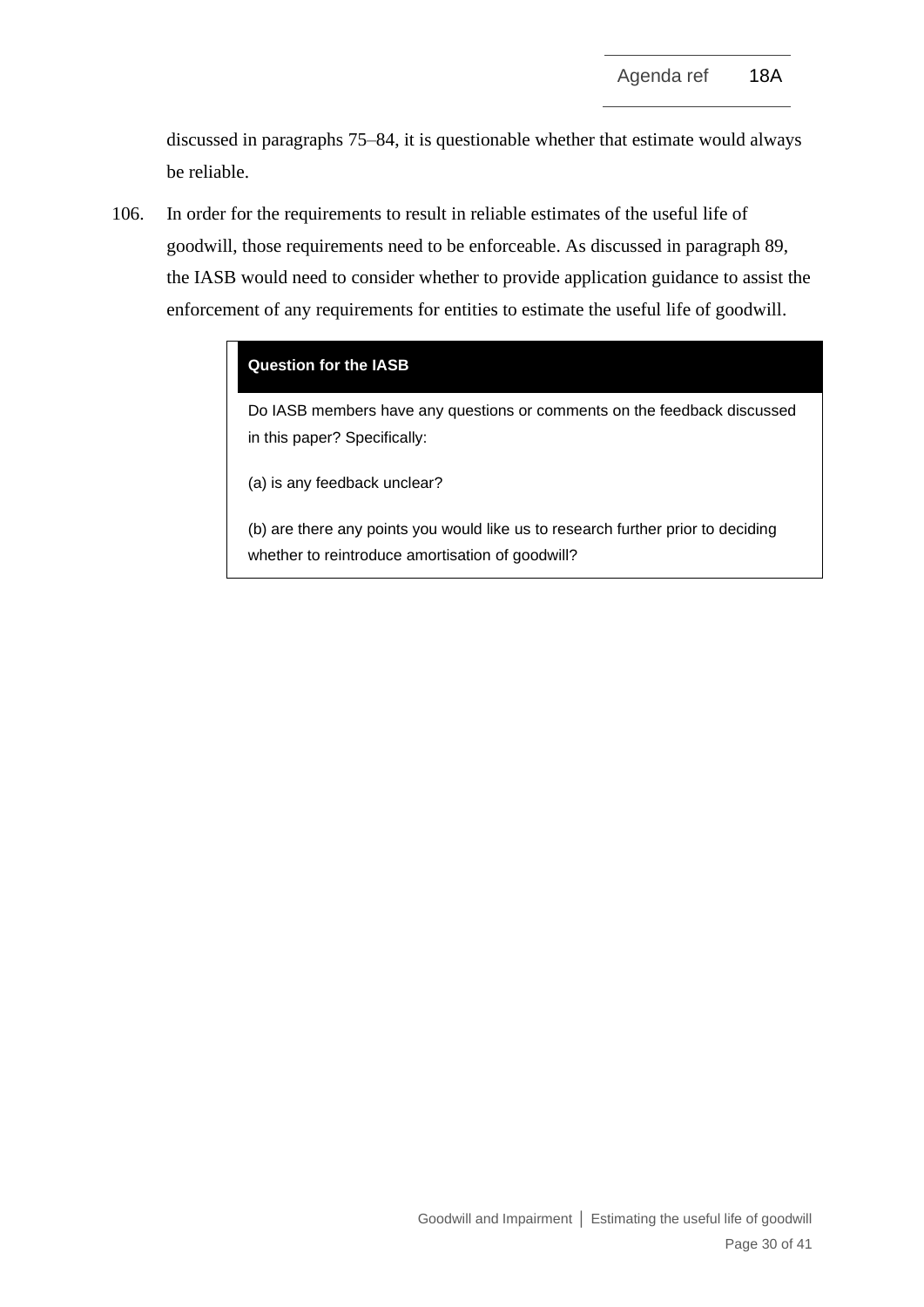# **Appendix A—Process**

A1. This section summarises the process we followed to gather information on whether it is feasible to estimate a useful life of goodwill and the pattern in which it diminishes.

# *Preparers*

- A2. We spoke with preparers and preparer groups to gather information on whether it is feasible to reliably estimate the useful life of goodwill, the pattern in which goodwill diminishes, and what information preparers would use to make these estimates:
	- (a) we had 12 one-to-one meetings with preparers and preparer groups who indicated in their comment letters to the Discussion Paper that it is possible to reliably estimate the useful life of goodwill.
	- (b) we discussed this topic at the November 2021 GPF meeting and had further one-to-one meetings with five members who indicated that, in their view, it would be possible to reliably estimate the useful life of goodwill.
	- (c) we received feedback on this topic from two preparers who took part in our research on the practical concerns raised by respondents to the Discussion Paper on some additional disclosure requirements considered by the IASB (discussed at the IASB's April 2022 meeting).
- A3. In total, this outreach involved 19 preparers. The following table summarises the regions and industry sectors of the preparers involved:

| Region                    |        |      |               |         |              |              |              |
|---------------------------|--------|------|---------------|---------|--------------|--------------|--------------|
|                           |        |      |               | Latin   | <b>North</b> |              |              |
| Industry                  | Africa | Asia | <b>Europe</b> | America | America      | Oceania      | <b>Total</b> |
| <b>Automotive</b>         |        |      | 2             |         |              |              | $\mathbf{2}$ |
| Conglomerate              |        | 1    |               |         |              |              | 1            |
| <b>Energy</b>             |        |      | 2             | 1       | 1            | $\mathbf{1}$ | 5            |
| <b>Financial services</b> | 1      |      | 4             |         |              |              | 6            |
| <b>Logistics</b>          |        | 1    |               |         |              |              | 1            |
| Retail                    |        |      | 1             |         |              |              | 1            |
| <b>Technology</b>         |        | 1    | 2             |         |              |              | 3            |
| <b>Total</b>              | 1      | 3    | 11            | 1       | 2            | 1            | 19           |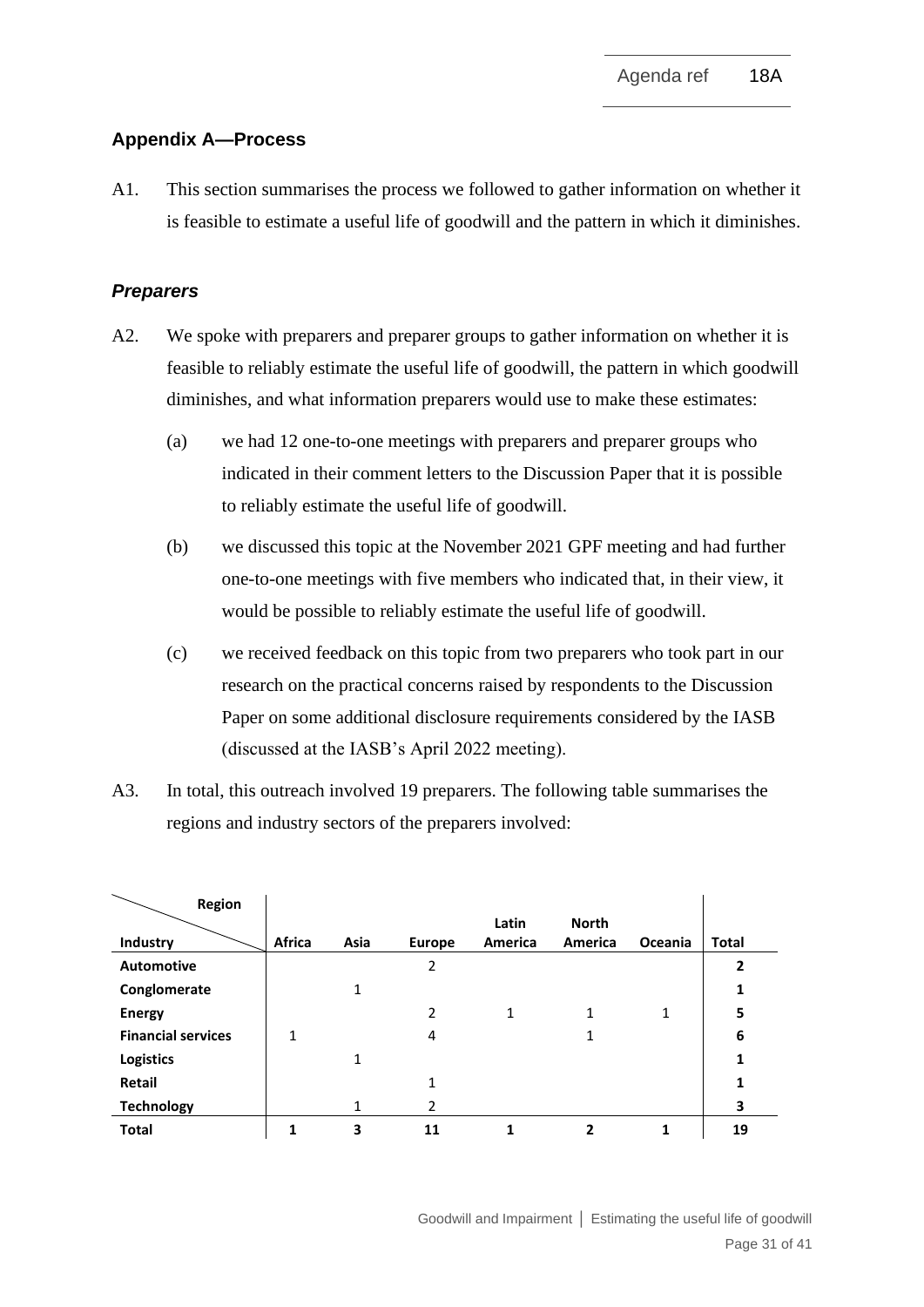- A4. During those meetings we discussed:
	- (a) how to estimate the useful life of goodwill, and the pattern in which it diminishes:
		- (i) in the year of the business combination; and
		- (ii) subsequently (if the entity was required to reassess its estimates in future periods);
	- (b) what factors would be used and what information would be needed to make these estimates and whether such information is readily available; and
	- (c) the costs entities would face if the IASB required them to estimate the useful life of goodwill and pattern in which it diminishes.

# *Users*

- <span id="page-31-0"></span>A5. We spoke with users to understand whether an amortisation-based model using managements' estimates of the useful life of goodwill could provide useful information and what information, if any, users would lose.<sup>16</sup> In particular, we:
	- (a) discussed this topic at the November 2021 CMAC meeting; and
	- (b) met with a user group from Japan—because entities in Japan can apply an impairment-only approach required by either IFRS Accounting Standards or US GAAP, or an amortisation-based model required by national GAAP.

#### *Auditors*

A6. Auditors' views were obtained in five one-to-one meetings and, for reasons discussed in paragraph [A5,](#page-31-0) with members of a Japanese accounting body. At these meetings we discussed whether managements' estimates of useful life could be audited.

<sup>&</sup>lt;sup>16</sup> In commenting on the Discussion Paper, some users said if the IASB were to reintroduce amortisation they would lose information they currently receive when impairment losses are recognised. This is because amortisation would reduce the likelihood of an entity recognising an impairment loss, and therefore would reduce the information value of the impairment test.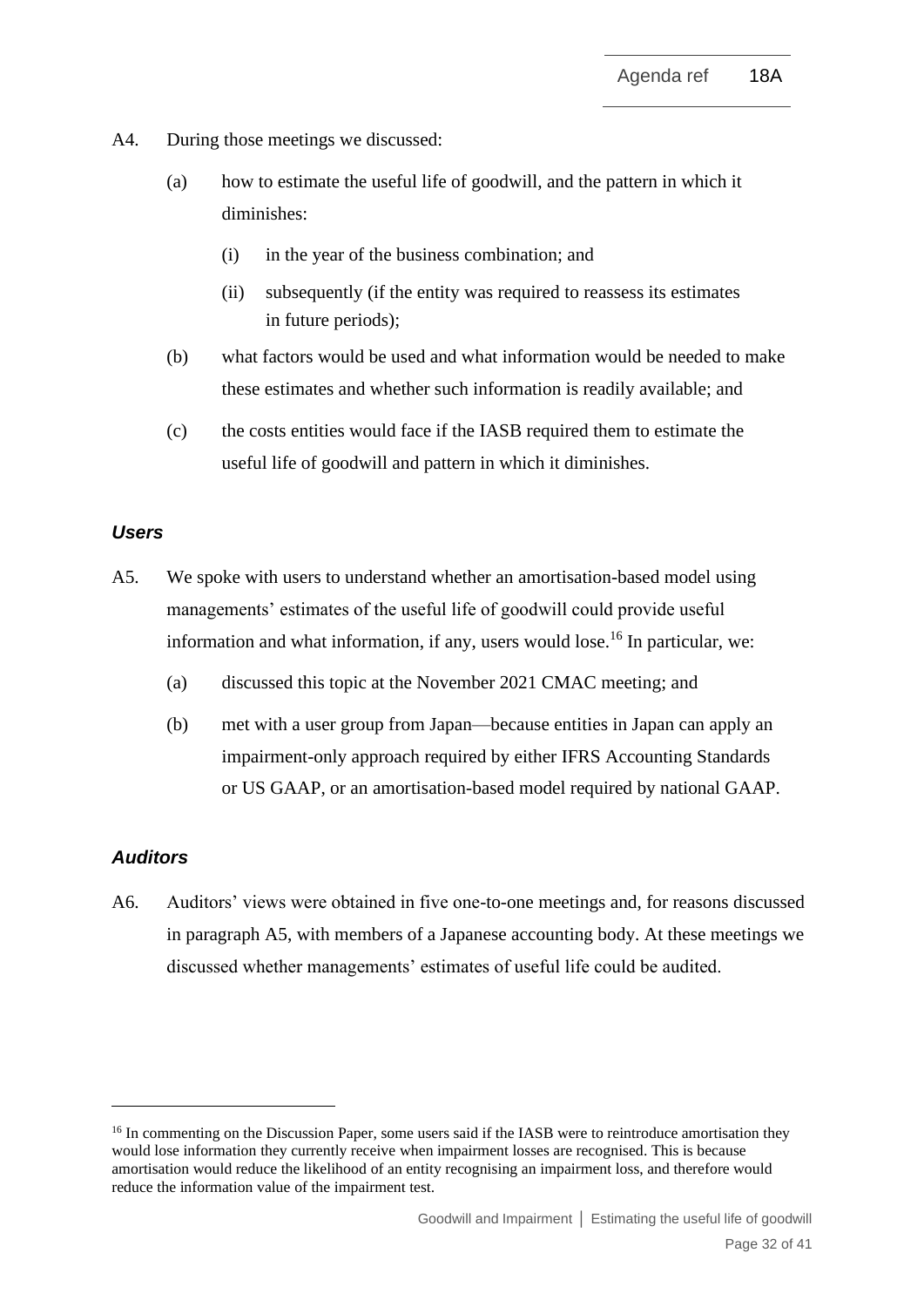#### *National Standard-setters*

- <span id="page-32-0"></span>A7. We sent an information request to national standard-setters, via the IFASS, to gather information on how goodwill amortisation periods were determined in national GAAPs which require the use of an amortisation model. Specifically, we asked whether:
	- (a) national GAAP provides a default period, the reasons for setting a default period and how that default period was determined;
	- (b) national GAAP allows entities to deviate from a default period based on specific facts and circumstances (rebuttable presumption) and, if so, whether in practice entities tend to deviate from the default period, and what evidence entities provide to support any deviation; and
	- (c) applying national GAAP, useful life is determined on the basis of management's best estimate and, if so, whether national GAAP provides a list of indicators or factors to consider, how entities make these estimates and whether auditors and regulators can, and do, challenge these estimates.
- A8. In total we received feedback from 15 national standard-setters and one regional group of national standard-setters. Of the 16 responses, seven were from Europe, five from Asia-Oceania, three from Latin America and one from North America.
- A9. In July 2019, the US national standard-setter, the Financial Accounting Standard Board (FASB), published an Invitation to Comment *Identifiable Intangible Assets and Subsequent Accounting for Goodwill* (ITC) in which it asked for stakeholders' inputs on the subsequent accounting of goodwill and considered, together with other topics, whether to reintroduce amortisation of goodwill. Our analysis considers feedback to the ITC and further tentative decisions made by the FASB.

#### *Academic literature*

A10. We reviewed research papers and academic literature relevant to this topic. This review was based on: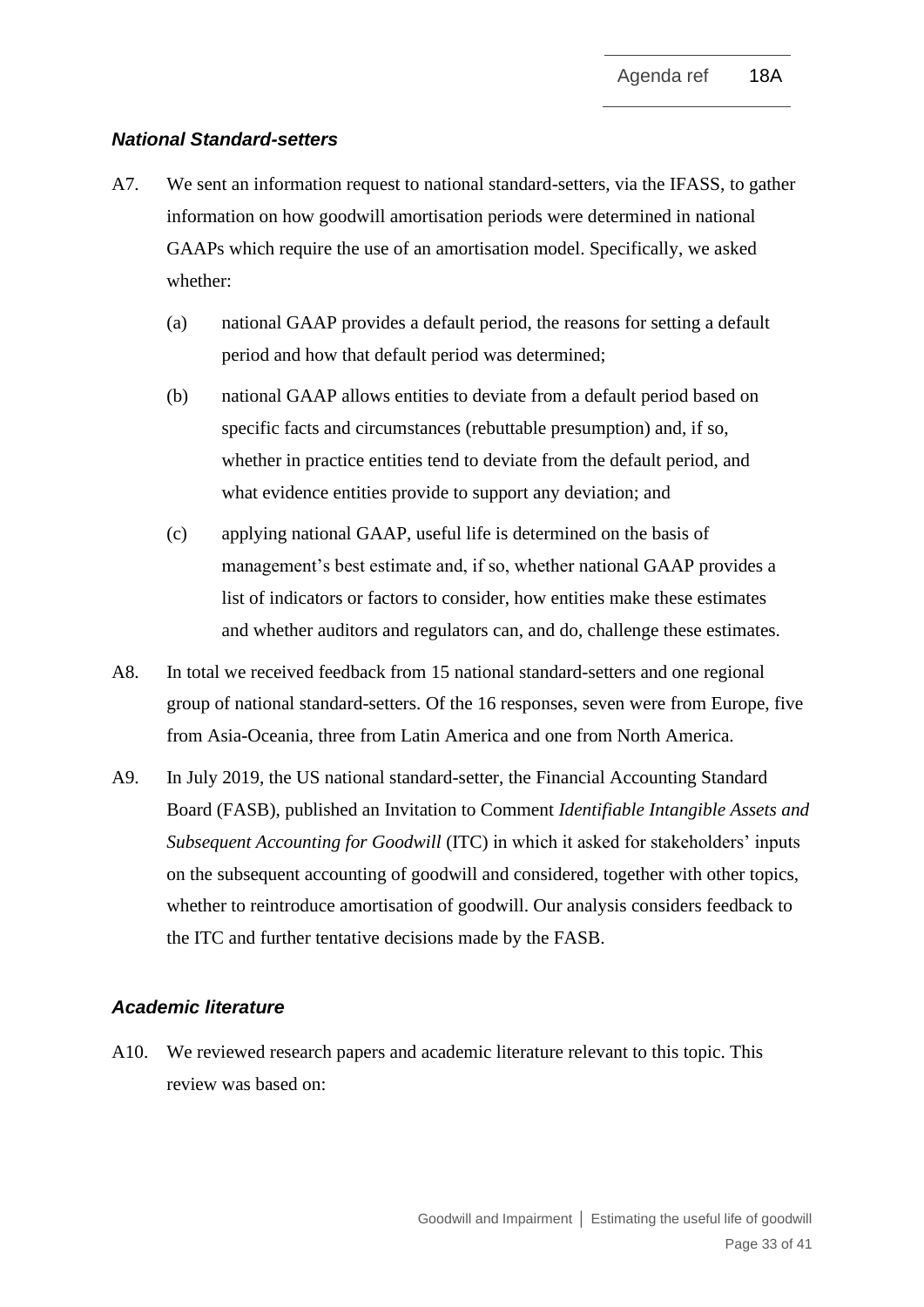- (a) published and working papers identified from relevant academic literature reviews, including the academic evidence presented in [Agenda Paper 18F](https://www.ifrs.org/content/dam/ifrs/meetings/2021/may/iasb/ap18f-academic-evidence.pdf) to the May 2021 meeting of the IASB; and
- (b) relevant research papers published since 2013 by national standard-setters.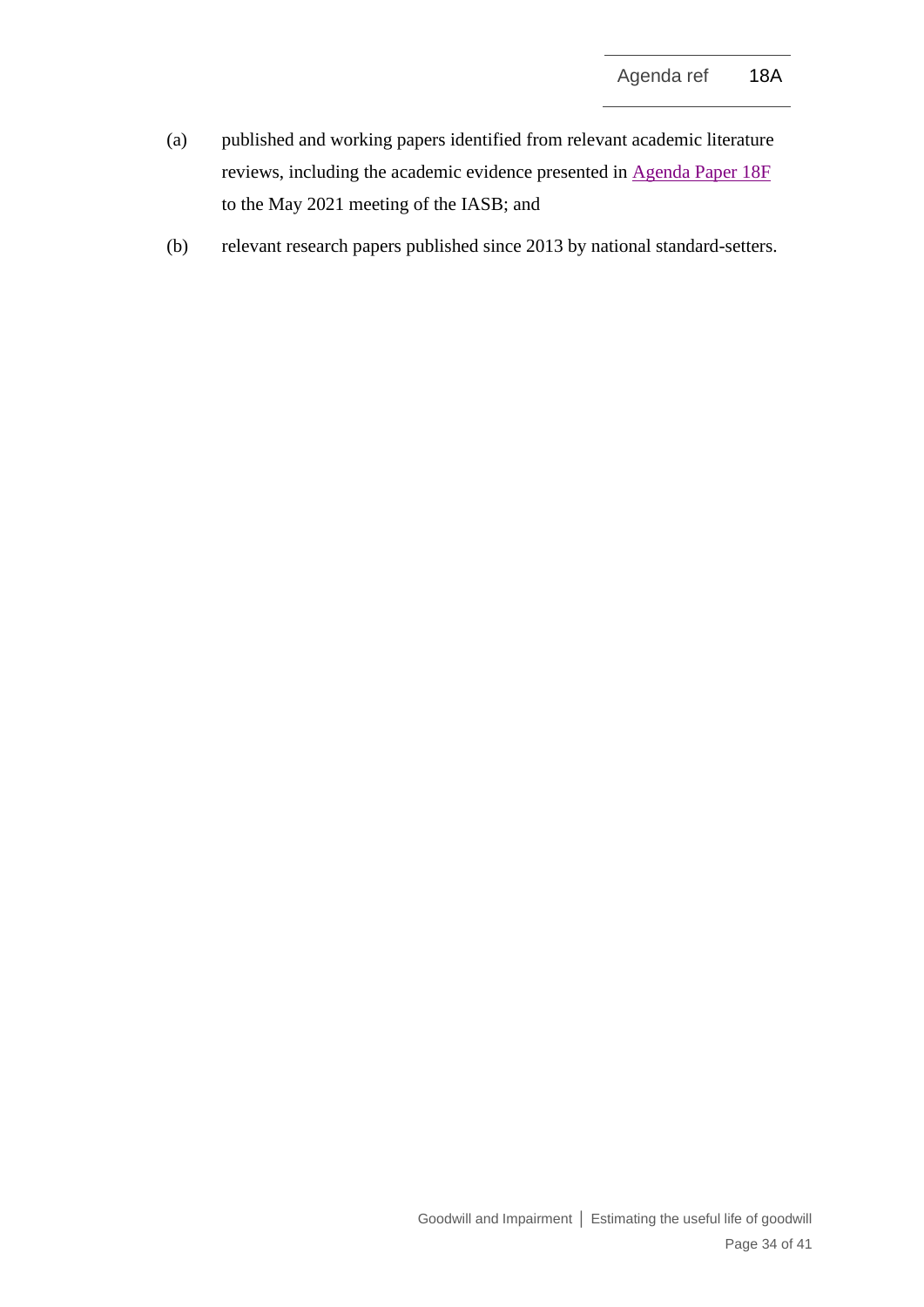# **Appendix B—Factors to estimate the useful life of goodwill from other national GAAPs, other studies and discussions**

B1. We considered factors to estimate the useful life of goodwill from national GAAPs and other studies and discussions. This section summarises this evidence.

# *Recent FASB discussions*

- B2. During its November 2021 meeting, the FASB discussed the FASB staff's research and analysis on the elements of an estimated goodwill amortisation model as part of its project *Identifiable Intangible Assets and Subsequent Accounting for Goodwill*. Although the FASB made no decisions, they discussed a possible list of factors entities could consider when estimating the goodwill amortisation period. The factors were:
	- (a) the expected useful life of the underlying assets:
		- (i) the useful life of the primary asset acquired; and
		- (ii) weighted average of the useful lives of the acquired assets.
	- (b) discounted payback method—the period over which a specified percentage of the purchase price is recovered using the cash flows on which the business combination was based, on a discounted basis.
	- (c) the legal, regulatory, or contractual provisions that may affect the useful life of the acquisition.
	- (d) value creation—effect of synergies on the consolidated entity's future cash flows.
	- (e) diversification—effect of the diversified business operations on consolidated cash flows.
	- (f) effect of acquiring an entity in a defensive acquisition.
	- (g) placeholder for other factors as appropriate to the specific facts and circumstances of the business combination if there is an open list.
	- (h) undiscounted payback period—the period over which a specified percentage of the purchase price is recovered using the cash flows on which the business combination was based, on an undiscounted basis.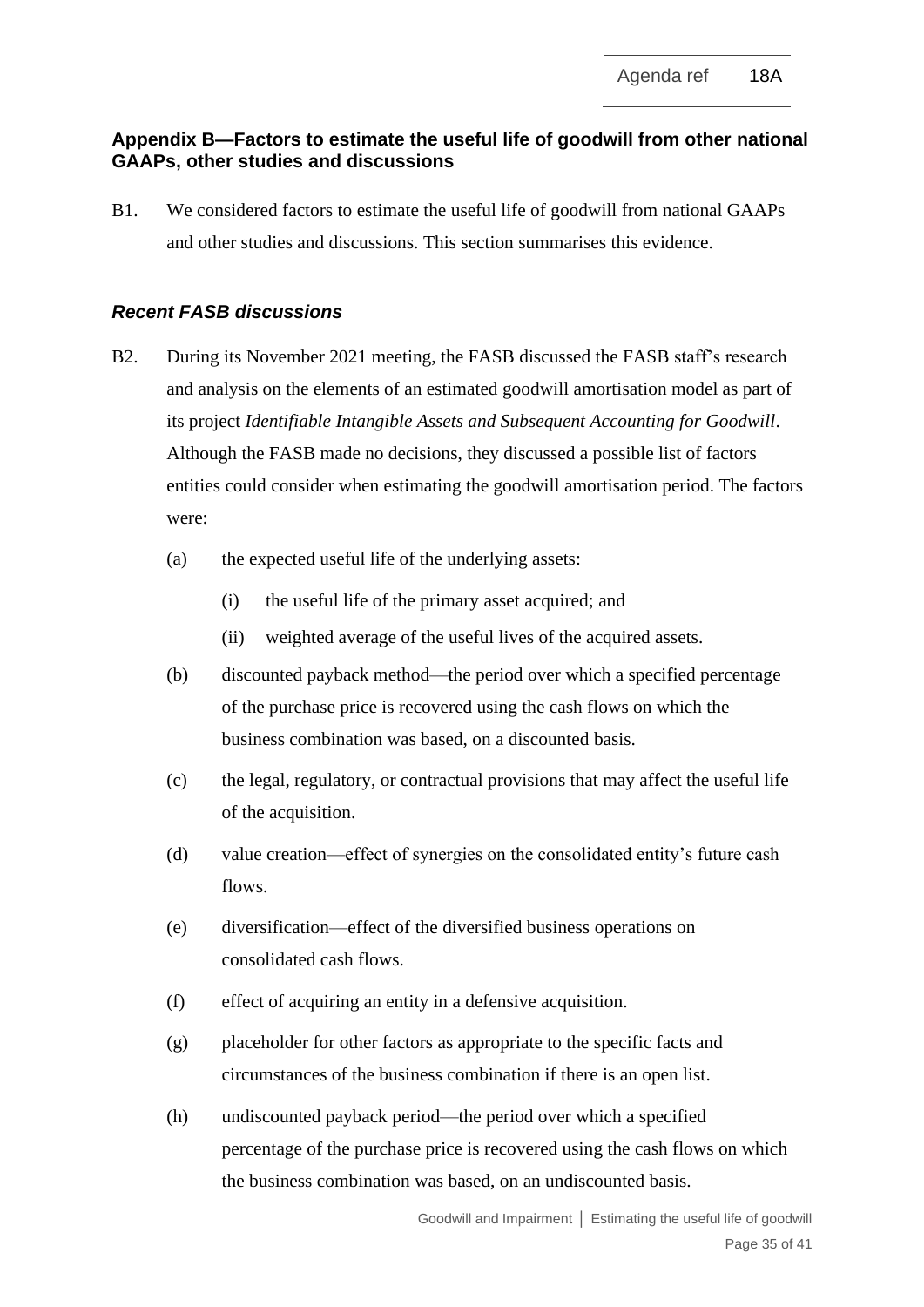- (i) estimated useful life of material intangible assets not separately identified from goodwill. A useful life may parallel the service life expectancies of individuals or groups of employees.
- (j) product life cycle—time period over which a product is expected to be viable in a market.
- (k) time periods over which an acquiree, on a standalone basis, is expected to maintain higher future cash flows (or excess earnings power) compared with competitors in the industry.
- (l) increase in financial capacity.
- (m) industry-specific indicators, such as tangible book-value earn back.
- (n) make versus buy—the amount of time it would have taken to develop the technology, customer base, or other value gained in the acquisition.
- (o) historical performance of the acquiree.
- (p) period over which deferred tax assets arising from the business combination will be recovered.
- B3. During the meeting, the FASB indicated its leanings to including factors (a) through (g) plus (j) and (k) as examples that entities may refer to when estimating the amortisation period for goodwill.

# *Other studies and discussions*

- <span id="page-35-0"></span>B4. The Feedback Statement on the Discussion Paper *Should Goodwill still not be Amortised?* jointly published in July 2014 by European Financial Reporting Advisory Group (EFRAG), Organismo Italiano di Contabilità (OIC) and the Accounting Standards Board of Japan (ASBJ), listed the following factors suggested by respondents:
	- (a) the period over which the acquirer expects to earn excess return over the theoretical case of a standalone business;
	- (b) the expected payback period;
	- (c) useful life of a primary identifiable long-lived asset;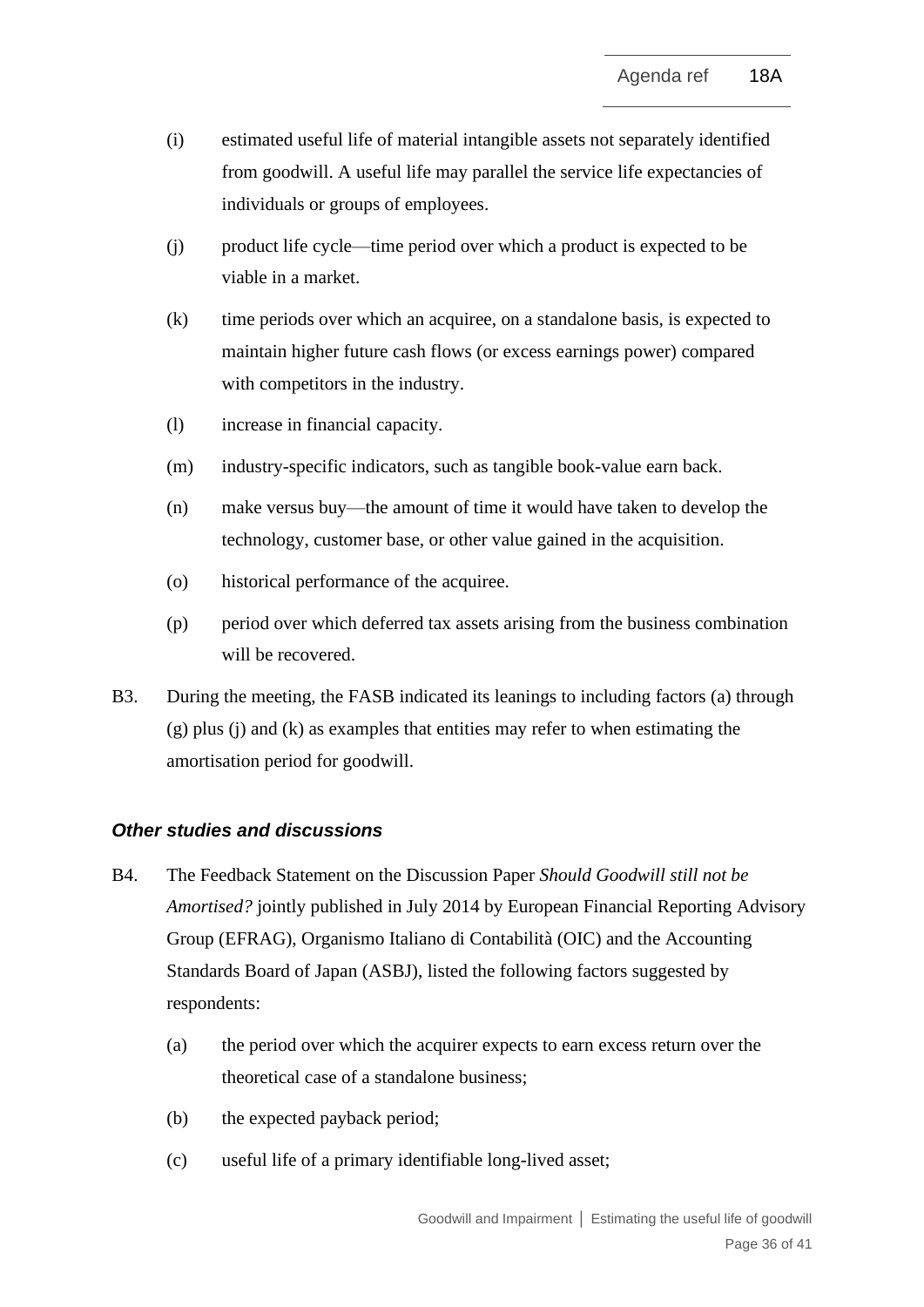- (d) economic assumptions that were used to price the transaction; and
- (e) type of industry (for example, hi-tech segments have a short life cycle of 3 to 5 years, while pharma has a longer cycle of 10 to 15 years).
- B5. The ASBJ's Research Paper 1 *Amortisation of Goodwill* published in May 2015 surveyed Japanese entities applying Japanese  $GAAP<sup>17</sup>$  and asked about factors considered when determining the useful life for goodwill.<sup>18</sup> Respondents to this survey indicated they consider:
	- (a) the time period over which an acquiree, on a stand-alone basis, is expected to maintain higher future cash flows;
	- (b) the time period over which synergies resulting from acquirer and an acquiree are expected to be realised;
	- (c) the expected payback period of the business combination;
	- (d) the useful lives of related identifiable primary assets;
	- (e) uncertainty about the estimate of the period over which goodwill is expected to have an effect;
	- (f) average number of periods over which unrecognised intangible assets are expected to have an effect;
	- (g) risks of overstating assets in balance sheets (including risks pertinent to start-up companies and macro-economic risks);
	- (h) an entity's financial capacity; and
	- (i) size of goodwill.

# *National GAAPs*

B6. In response to our request to IFASS (see paragraph [A7\)](#page-32-0), many national standardsetters provided information about the factors to use in estimating the useful life of

<sup>&</sup>lt;sup>17</sup> Japanese GAAP requires goodwill to be amortised over the period for which goodwill is expected to have an effect, which shall not exceed 20 years.

<sup>&</sup>lt;sup>18</sup> The research carried out by the ASBJ in this paper followed on from the joint research carried out by the ASBJ, EFRAG and the OIC on subsequent accounting of goodwill in paragrap[h B4.](#page-35-0)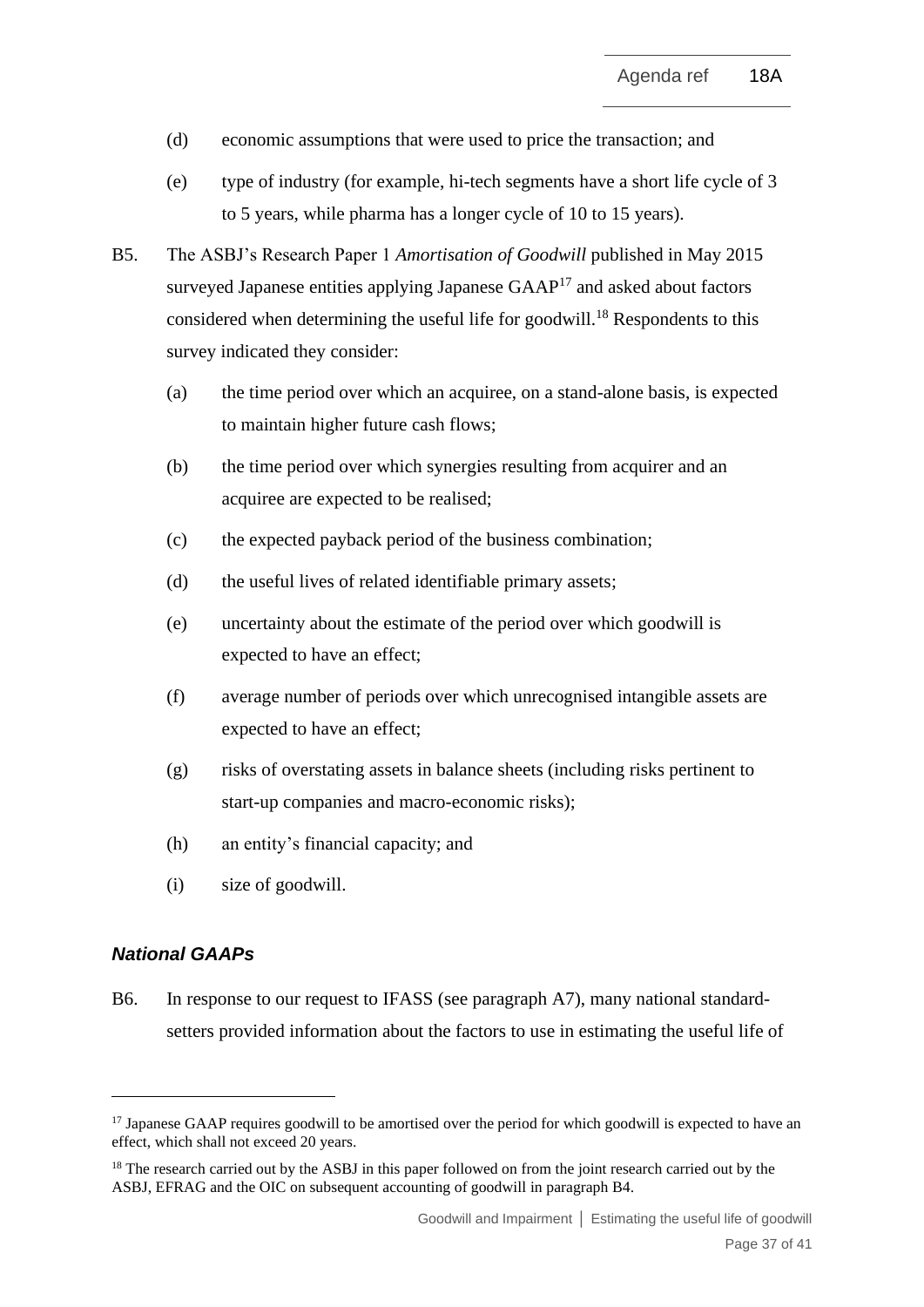goodwill included in their respective national GAAPs or, in some cases, their national GAAPs prior to adoption of IFRS Accounting Standards.

- B7. For example, the old Australian Accounting Standard (AAS) 18 *Accounting for*  Goodwill included the following factors:<sup>19</sup>
	- (a) effects of obsolescence, demand and other economic factors;
	- (b) the service life expectancies of individual employees or groups of employees;
	- (c) expected actions by competitors or potential competitors;
	- (d) relevant legal, regulatory or contractual provisions; and
	- (e) foreseeable life of the entity or industry.
- B8. The German Accounting Standard (GAS) 23 *Accounting for Subsidiaries in Consolidated Financial Statements* lists the following factors: 20
	- (a) the expected life and development of the acquired entity, including legal or contractual requirements;
	- (b) the life cycle of the products of the acquired entity;
	- (c) the effects of expected changes in sales and procurement markets as well as in the economic, legal and political environment affecting the acquired entity;
	- (d) the level and timing of maintenance expenditures required to realise the expected economic benefits from the acquired entity, and the ability of the entity to finance those expenditures;
	- (e) the term of material sales and procurement agreements of the acquired entity;

 $19$  The estimated useful life must not exceed 20 years. The Standard also states that in order to amortise goodwill over the period during which the associated benefits are expected to arise, separate assessments may need to be made in respect of different goodwill components (such as those relating to the purchase of different businesses) to the extent that such components can be separately identified.

 $20$  If the useful life cannot be reliably estimated a default period of 10 years is used.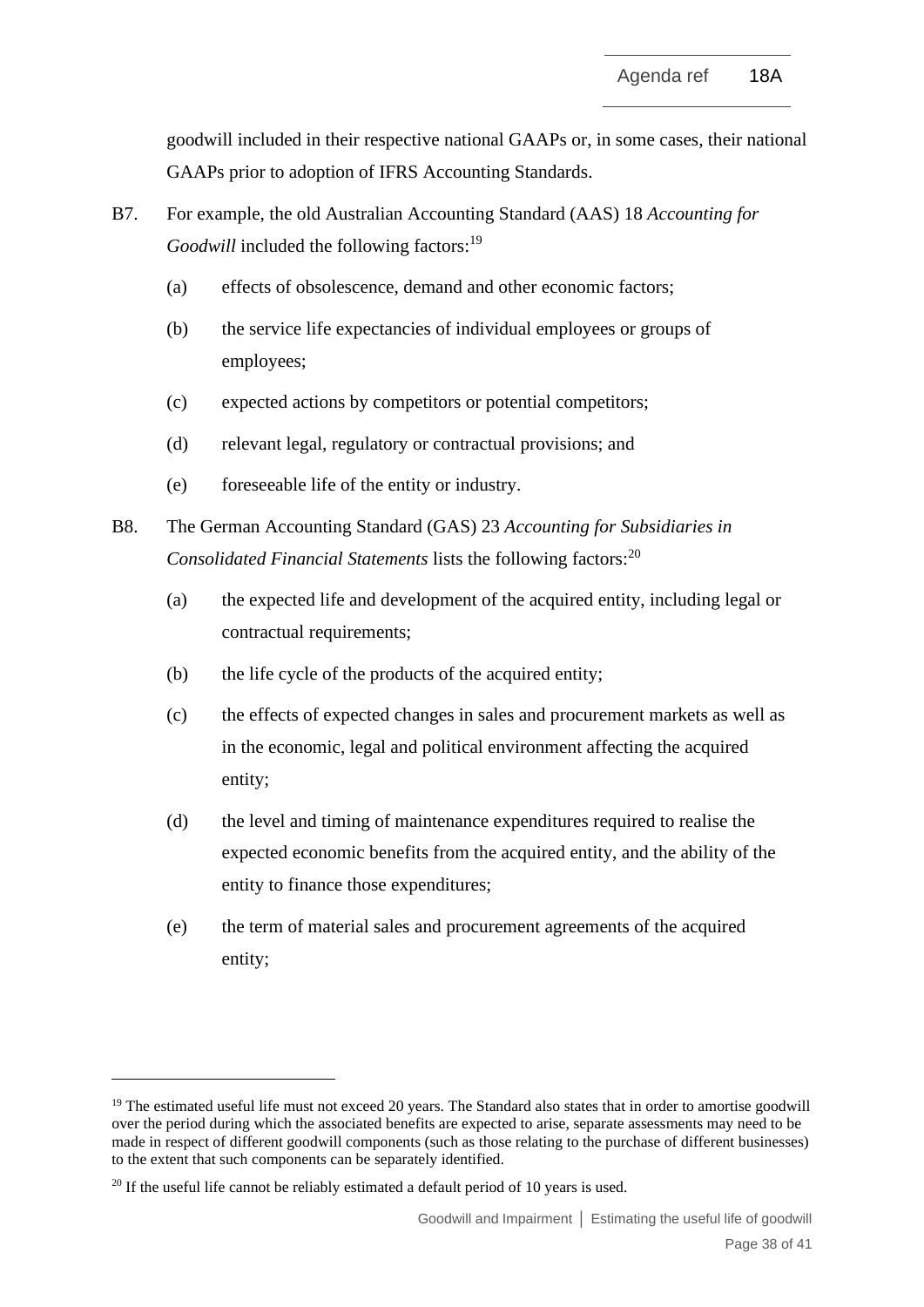- (f) the expected duration of employment of key personnel of the acquired entity;
- (g) the expected behaviour of (potential) competitors of the acquired entity; and
- (h) the sector and expected trends in that sector.
- B9. Portuguese accounting standards require goodwill to be amortised and the useful life of goodwill takes into consideration:<sup>21</sup>
	- (a) the expected use of the asset by the acquiring entity;
	- (b) the typical life cycles for the asset and public information on useful life of similar assets;
	- (c) technological or technical obsolescence;
	- (d) control period and possible legal restraints; and
	- (e) other related assets useful lives, from the entity.
- B10. The Italian accounting standard OIC 24 *Intangible Assets* lists the following factors that may be used: $22$ 
	- (a) the expected period in which the acquirer expects to receive additional economic benefits from the acquired business or from the synergies generated by the business combination;
	- (b) the period in which the acquirer expects to recover its investment (so called payback period); and
	- (c) the weighted-average useful lives of the main assets acquired in the business combination (including intangible assets).
- B11. Paragraph 382 of the Implementation Guidance on the *Accounting Standard for Business Combinations and Accounting Standard for Business Divestures* in Japanese GAAP says in practice, an entity may consider a reasonable expected payback period of the investment when determining the amortisation period of goodwill.

<sup>&</sup>lt;sup>21</sup> If the useful life cannot be reliably estimated a default period of 10 years is used.

<sup>&</sup>lt;sup>22</sup> If the useful life cannot be reliably estimated, goodwill is amortised over a period not exceeding 10 years.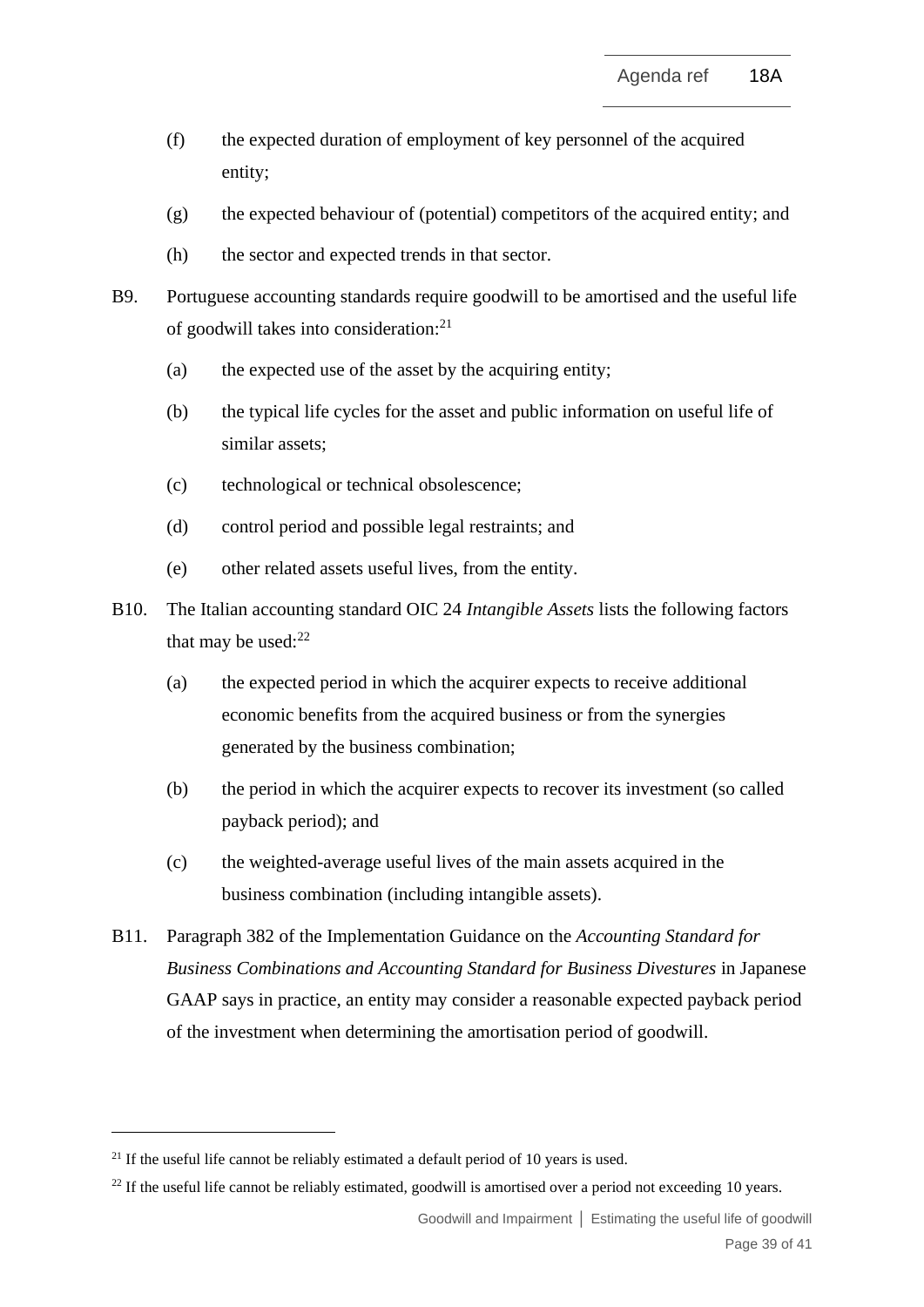- B12. As part of their response to our request to IFASS, the ASBJ interviewed preparers in their jurisdiction to understand the factors entities consider important in estimating the useful life of goodwill. The factors provided were:
	- (a) the payback period;
	- (b) the period during which synergies are expected to have effect;
	- (c) the useful lives of key operating resources (for example, major facilities of the acquiree); and
	- (d) the useful lives of related intangible assets.
- B13. The UK Endorsement Board reviewed financial statements of the largest entities applying FRS 102 *The Financial Reporting Standard Applicable in the UK and Republic of Ireland*. Disclosures indicated the use of a broad range of factors to determine the useful life of goodwill. These included:
	- (a) strength of brand;
	- (b) products and services provided;
	- (c) competition and expected future performance;
	- (d) expected use of acquired assets;
	- (e) any legal, regulatory, or contractual provisions that may limit the useful life;
	- (f) strategic plans; and
	- (g) expected life of the operating unit or line of business to which the goodwill relates.